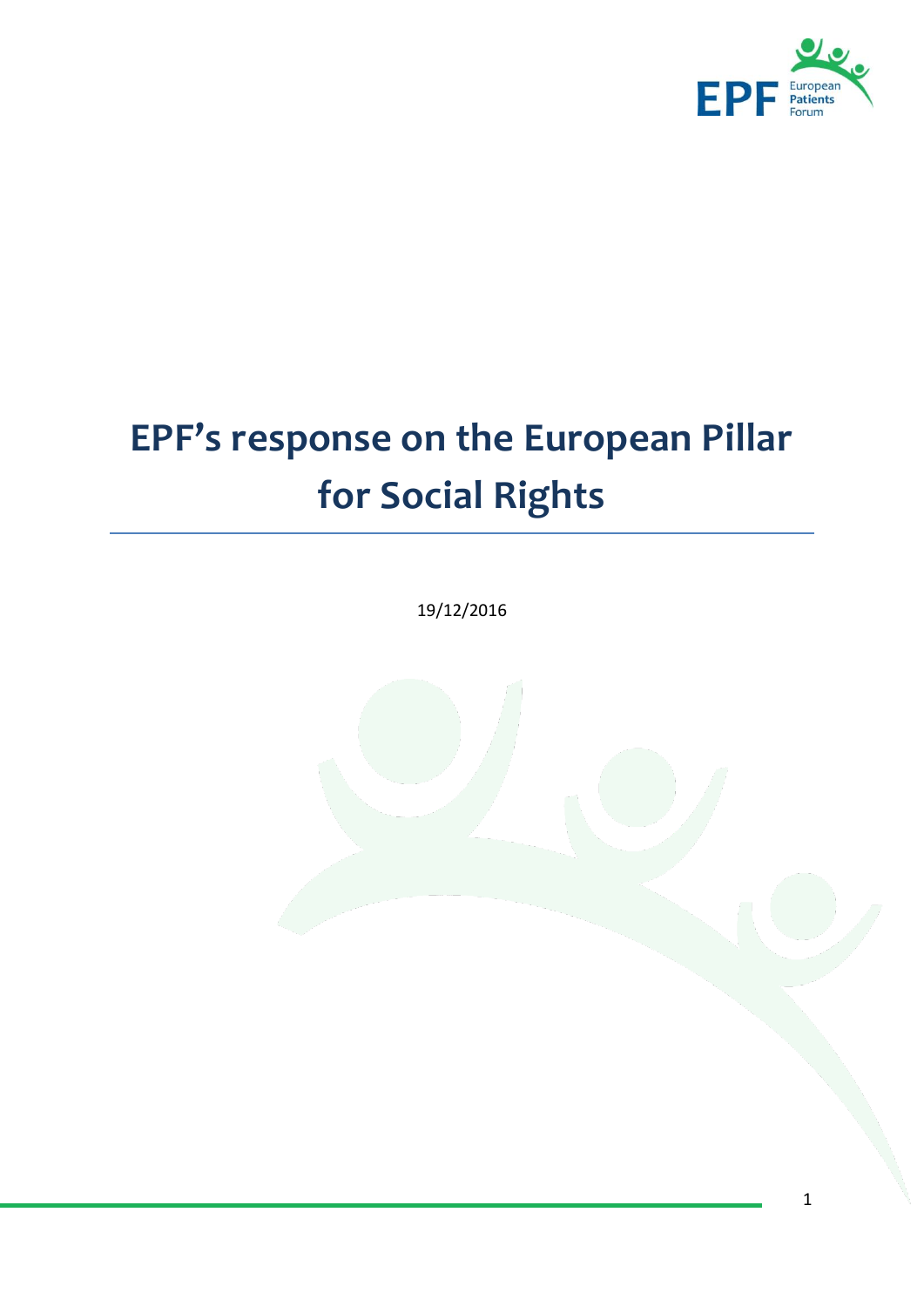# **Contents**

| 1. |        |  |  |
|----|--------|--|--|
|    | 1.1    |  |  |
|    | 1.2    |  |  |
|    | 1.3    |  |  |
| 2. |        |  |  |
|    | 2.1    |  |  |
|    | 2.2    |  |  |
|    | 2.3    |  |  |
|    | 2.4    |  |  |
|    | 2.4.1  |  |  |
|    | 2.4.2  |  |  |
|    | 2.4.3  |  |  |
|    | 2.4.4  |  |  |
|    | 2.4.5  |  |  |
|    | 2.4.6  |  |  |
|    | 2.4.7  |  |  |
|    | 2.4.8  |  |  |
|    | 2.4.9  |  |  |
|    | 2.4.10 |  |  |
|    | 2.4.11 |  |  |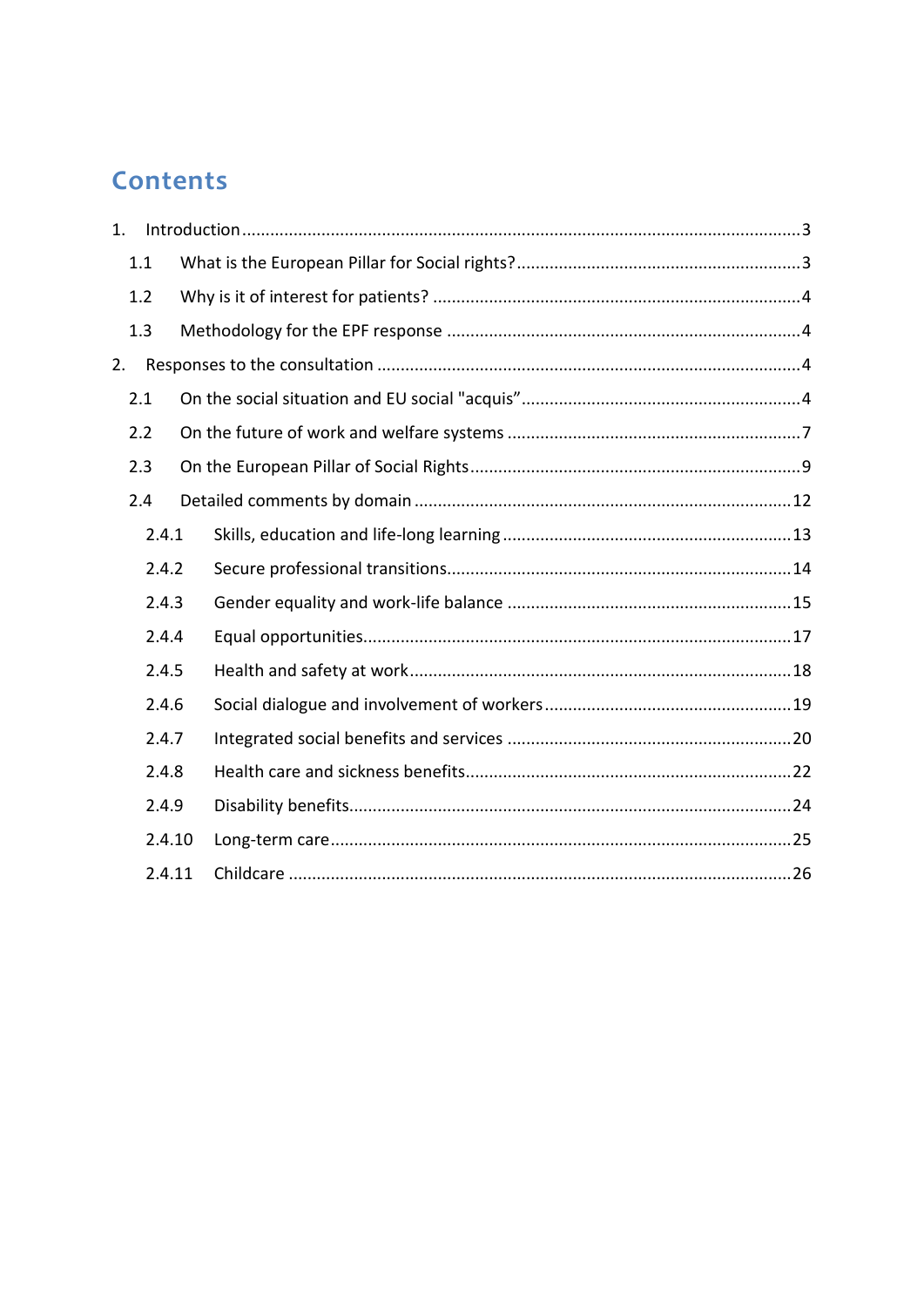# <span id="page-2-0"></span>1. Introduction

# <span id="page-2-1"></span>**1.1 WHAT IS THE EUROPEAN PILLAR FOR SOCIAL RIGHTS?**

On March 2016 the European Commission launched a consultation on a first outline for a European Pillar of Social Rights. The purpose of the Pillar is to express a number of essential principles to support well-functioning and fairer labour markets and welfare systems in the European Union. While Member States are primarily competent to define their employment and social policy, the EU has a supporting role in these areas defined by the treaty on the functioning of the European Union in Title X "Social Policy", and by the Charter of fundamental rights of the European Union.

At this stage the future legal status of the Pillar or potential change to legislation that it could imply has not been defined. The Commission will consult with the Parliament and the Council to define the appropriate legislative instruments.

The Pillar is first developed for member states belonging to the "Eurozone"<sup>1</sup> but will allow other EU Member States to join voluntarily. Once established, the ambition is that the Pillar should become a reference framework to evaluate the employment and social performance of Member States.

There are 3 main heading for the pillars:

- **Equal opportunities and access to the labour market**
- **Fair working conditions**, with a balance of rights and obligations between employers and workers
- **Adequate and sustainable protection** including access to high quality essential services such as childcare, healthcare and long term care to ensure dignified living

The full outline of the principles proposed is available in [this document.](http://ec.europa.eu/social/BlobServlet?docId=15274&langId=en)

The public consultation aims at:

- Assessing the EU acquis<sup>2</sup> in the social domain whether it is still fit for purpose
- Reflecting on new trends in work patterns and societies due to the impact of demographic trends new technologies and other factors
- Identifying good practices from social innovation
- Discussing the scope and content of the Social pillar

<sup>&</sup>lt;sup>1</sup>Belgium, Germany, Ireland, Greece, Spain, France, Italy, Cyprus, Luxembourg, Malta, The Netherlands, Austria, Portugal, Slovenia, Slovakia, Finland, Estonia, Latvia, Lithuania

<sup>&</sup>lt;sup>2</sup> The notion of social "acquis" refers to the body of social rules that exist in the EU legal order today. It includes existing treaties, directives and regulations. For more information, see this document: http://ec.europa.eu/social/BlobServlet?docId=15292&langId=en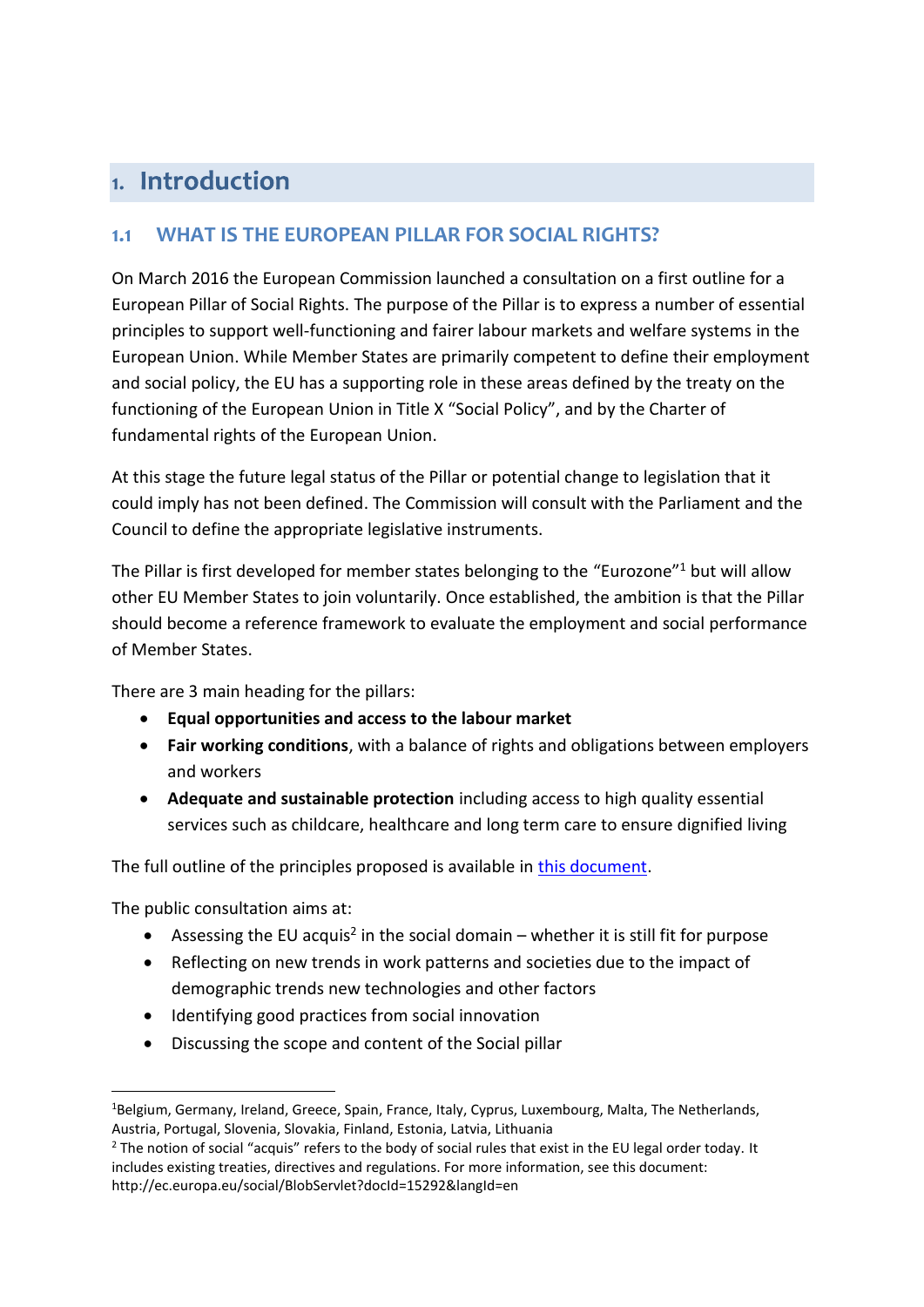# <span id="page-3-0"></span>**1.2 WHY IS IT OF INTEREST FOR PATIENTS?**

The consultation is of interest for patients and their organisations as it provides an opportunity to raise awareness of the need to support patients' inclusion in the workplace. In addition, the consultation also encompasses topics like access to healthcare and social services and long term care which are essential to patients.

This is a high level, cross cutting initiative therefore by participating, EPF can advocate for patients' rights in healthcare, social services and other domains, and to highlight the importance of applying the principle of health in all policies in this initiative.

## <span id="page-3-1"></span>**1.3 METHODOLOGY FOR THE EPF RESPONSE**

EPF's draft response is based on our previous work, including [our response to the chronic](http://www.eu-patient.eu/globalassets/policy/chronic-disease/epf-chronic-diseases-consultation-response-2012.pdf)  [diseases reflection process,](http://www.eu-patient.eu/globalassets/policy/chronic-disease/epf-chronic-diseases-consultation-response-2012.pdf) our [position statement on equal treatment of patients in](http://www.eu-patient.eu/globalassets/policy/anti-discrimmination/epf-position-paper_equal-treatment-in-education-and-employment.pdf)  [education and the workplace,](http://www.eu-patient.eu/globalassets/policy/anti-discrimmination/epf-position-paper_equal-treatment-in-education-and-employment.pdf) and [EPF's definition of access to healthcare](http://www.eu-patient.eu/globalassets/policy/access/epf_position_defining_and_measuring_access_010316.pdf). It is also based on a preliminary discussion held with the EPF Policy Advisory Group in July 2016.

EPF held a round of consultation with our members in order to develop our response in September and October, and finalised it with the aim to submit it in early December. The response will be made public on EPF website.

# <span id="page-3-2"></span>2. Responses to the consultation

-

# <span id="page-3-3"></span>**2.1 ON THE SOCIAL SITUATION AND EU SOCIAL "ACQUIS"**

## **1. What do you see as most pressing employment and social priorities? (2000 Characters maximum)**

From EPF's perspective, focusing on the needs of patients with chronic and long term conditions, a **first pressing social priority is universal, equitable access to high quality healthcare.** Inequalities persist both in terms of access to healthcare and quality of care, within and between Member States. Data collected by patients' organisations show that there are disparities in access to healthcare and treatment that affect patients' quality of life, health outcomes and ability to remain in employment.<sup>3</sup>

Another priority is the **development of supportive working environments** for patients. 1 in 4 people of working age are estimated to live with long standing health problems that

<sup>&</sup>lt;sup>3</sup> See sources cited on p10 of EPF response to the consultation on chronic diseases http://www.eupatient.eu/globalassets/policy/chronic-disease/epf-chronic-diseases-consultation-response-2012.pdf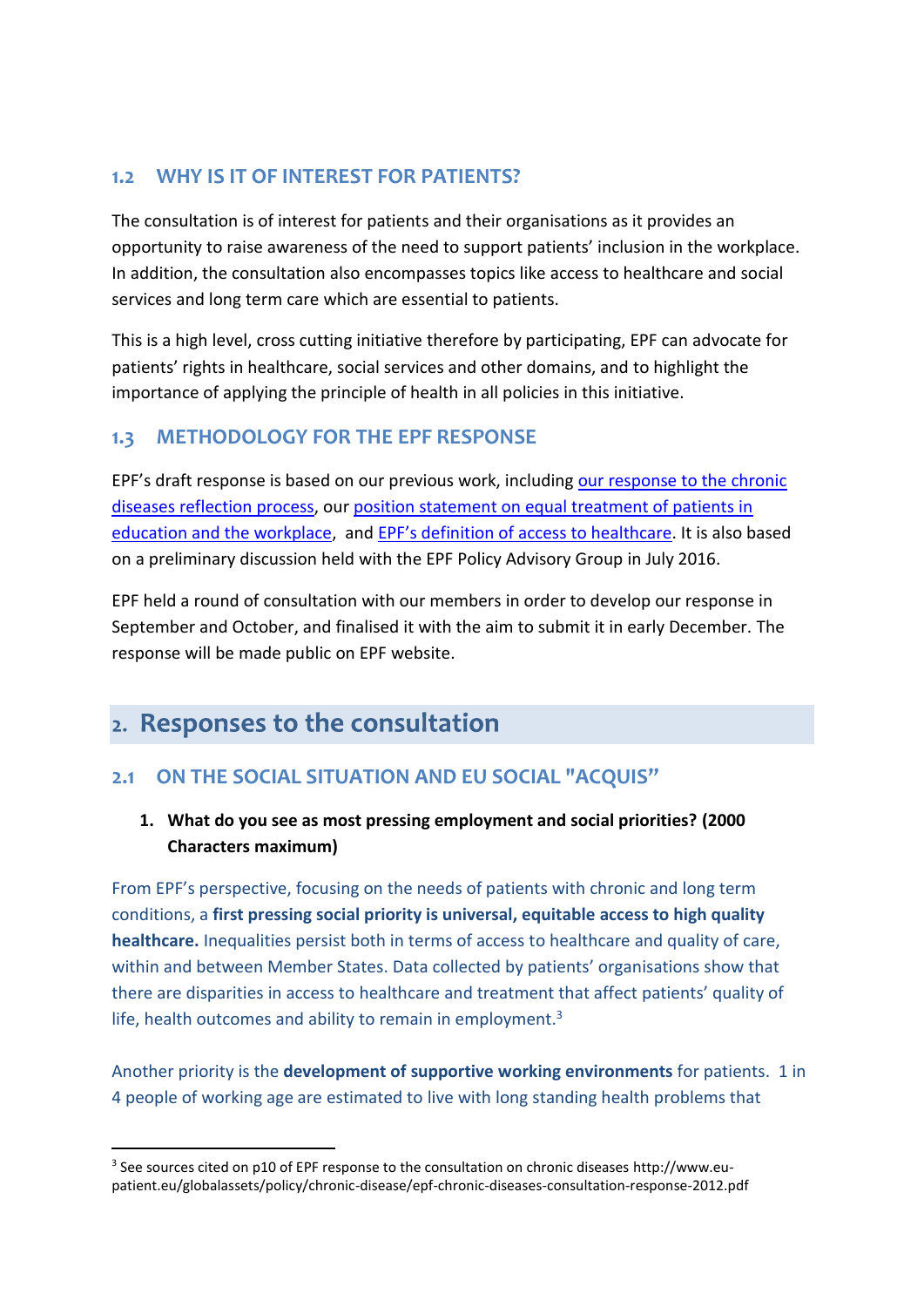restrict their daily activities.<sup>4</sup> The participation of people with chronic conditions in the job market in the EU has been described by the Eurofound as "problematic".<sup>5</sup> They may face stigma or discrimination at work at various stages (during interview, after revealing a diagnosis, after a sick leave) which prevents them from entering/remaining in the labour market. Chronic conditions can be complex, can cause functional limitations and may require change and flexibility in the workplace. Patients' rights are unclear and employers or managers are often untrained to face such situations. Ensuring that workplaces offer support for patients is crucial to achieve EU 2020's goal of "smart, sustainable and inclusive growth".

Patients' organisations often note a correlation between patients' ability to remain at work and access to healthcare. **Early diagnosis and intervention** are crucial to ensure that adequate care and compensation are provided to patients as early as possible, to prevent the increase of their vulnerability in regards to employment access and retention. To maximise economic productivity and minimise the economic and social impact on patients and families, EU social legislation must be consistently implemented and access to rapid diagnosis and treatment must be available to all patients.

#### **2. How can we account for different employment and social situations across Europe? (2000 Characters maximum)**

The existence of health inequalities in the EU as well as their socio-economic consequences are well documented. While there is a good body of research on health inequalities, it tends to focus on health determinants and prevention. Further indicators on access to healthcare services and support for chronic and long-term disease management are needed in order to truly reflect and ultimately improve the situation of vulnerable groups such as patients. More and better indicators focusing on groups vulnerable to health inequalities would also be essential to measure progress towards universal health coverage. In 2015, EPF developed a definition of access to healthcare from the patients' perspective as patients with chronic diseases are more often in contact with the healthcare system and have specific experience of access barriers and health inequalities. The definition we adopted looks at five dimensions: adequacy, appropriateness, accessibility, availability and affordability. We also provided recommendations towards developing indicators on access to healthcare that capture the patients' experience more accurately than existing indicators currently do. This work is available publicly on our website.<sup>6</sup> We believe that such a definition and indicators

<sup>6</sup> http://www.eu-

<sup>4</sup> http://ec.europa.eu/health/social\_determinants/docs/final\_full\_ecorys\_web.pdf, p94-95

<sup>5</sup> http://www.eurofound.europa.eu/observatories/eurwork/comparative-information/employmentopportunities-for-people-with-chronic-diseases

patient.eu/globalassets/policy/access/epf\_position\_defining\_and\_measuring\_access\_010316.pdf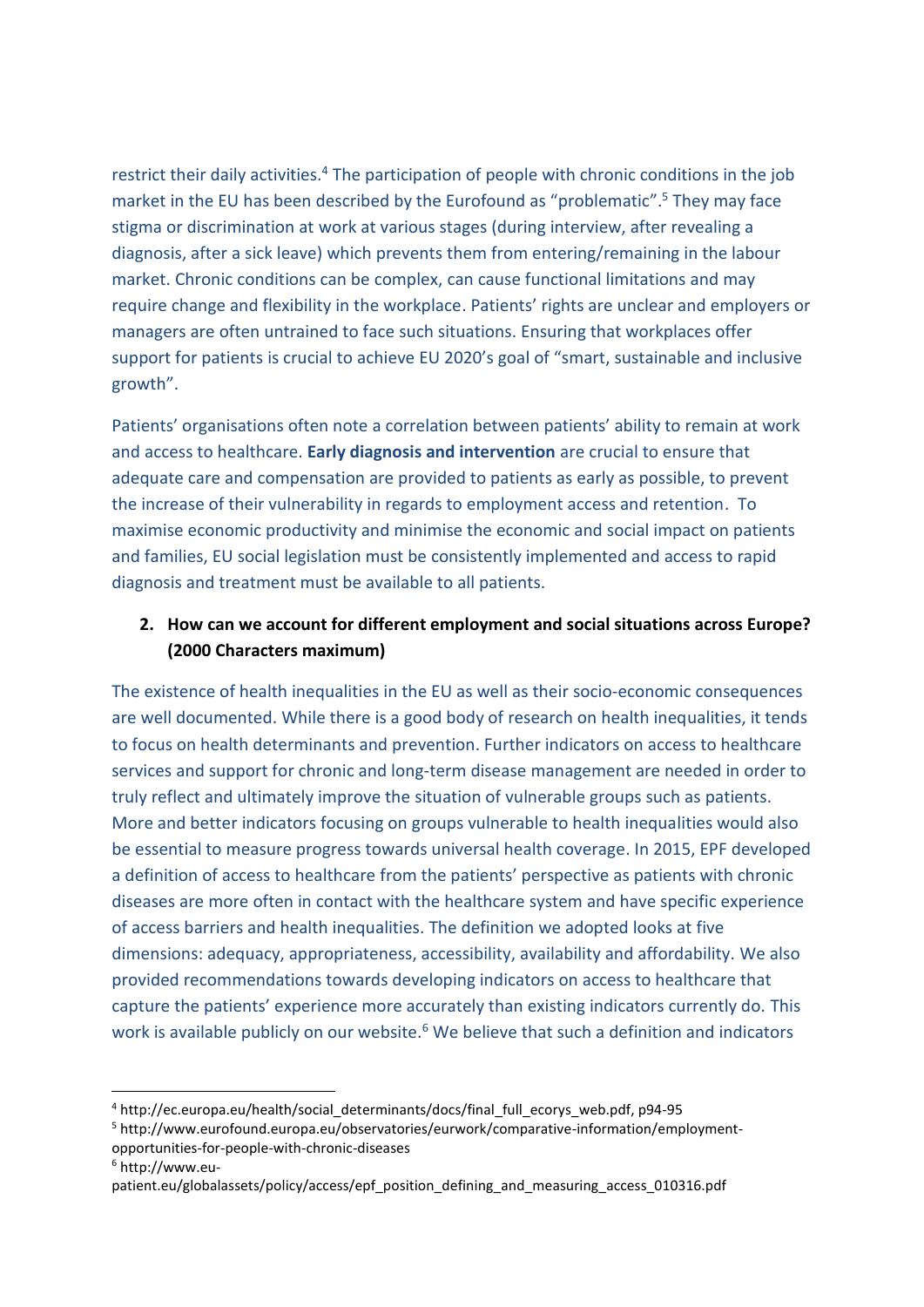defined with patients' input are crucial in order to identify issues accurately, and implement the appropriate policy responses to tackle access barriers.

Patients diagnosed with chronic diseases may be vulnerable to socio-economic difficulties. A key issue when it comes to employment is the disparities both in terms of rights and practices in managing chronic conditions at work and supporting patients who cannot work. Gathering knowledge at EU level is essential in order to scale up good practices and successful policy measures across Member States.

#### **3. Is the EU "acquis" (legislation and initiatives so far in the social area; clic[k here](http://ec.europa.eu/social/BlobServlet?docId=15292&langId=en) for a summary prepared by the EU Commission) up to date and do you see scope for further EU action? (2000 Characters maximum)**

From our perspective, there are several gaps in the EU acquis. The first one relates to **equal treatment in the workplace**. In most member states, patients with chronic conditions may be protected from discrimination on the ground of disability, yet different definitions of disabilities are applied across EU countries' functioning assessment systems. As a result, some patients are not adequately supported if their condition does not fit in the definition. EPF recommends that EU and Member States' legislation on equal treatment in workplaces and in other areas of life (healthcare, insurances) should prohibit discrimination based on ground of health status/chronic conditions.

When it comes to **termination of employment**, there are also gaps. Patients and carers who can no longer stay in employment due to deteriorating health conditions suffer the additional burden of losing their job without any financial compensation or social support. This leads to serious mental, financial and physical hardships.

As regards social security coordination, the Regulation on the coordination of social security systems and the Directive on **patients' rights in cross border healthcare**, if implemented well, could serve to reinforce a healthy society and tackle inequalities. However, in our experience there are challenges related to providing information to patients and citizens, and ensuring Member States work towards removing barriers to access cross borderhealthcare. EPF has held conferences with the patient community to gather feedback on the implementation of the Directive and made recommendations on the changes needed in this area which are availabl[e here.](http://www.eu-patient.eu/globalassets/policy/cross-borderhealthcare/cbhc-summary-report-final_external.pdf)

The **European Semester** is also cited as part of the EU social acquis. We welcome the increasing number of country reports and recommendations that take into account access to healthcare and its consequences on the health of the workforce and ultimately the economy. However stronger recommendations could be made for Member States that invest too little in access to health and social support for people affected by chronic conditions and their carers.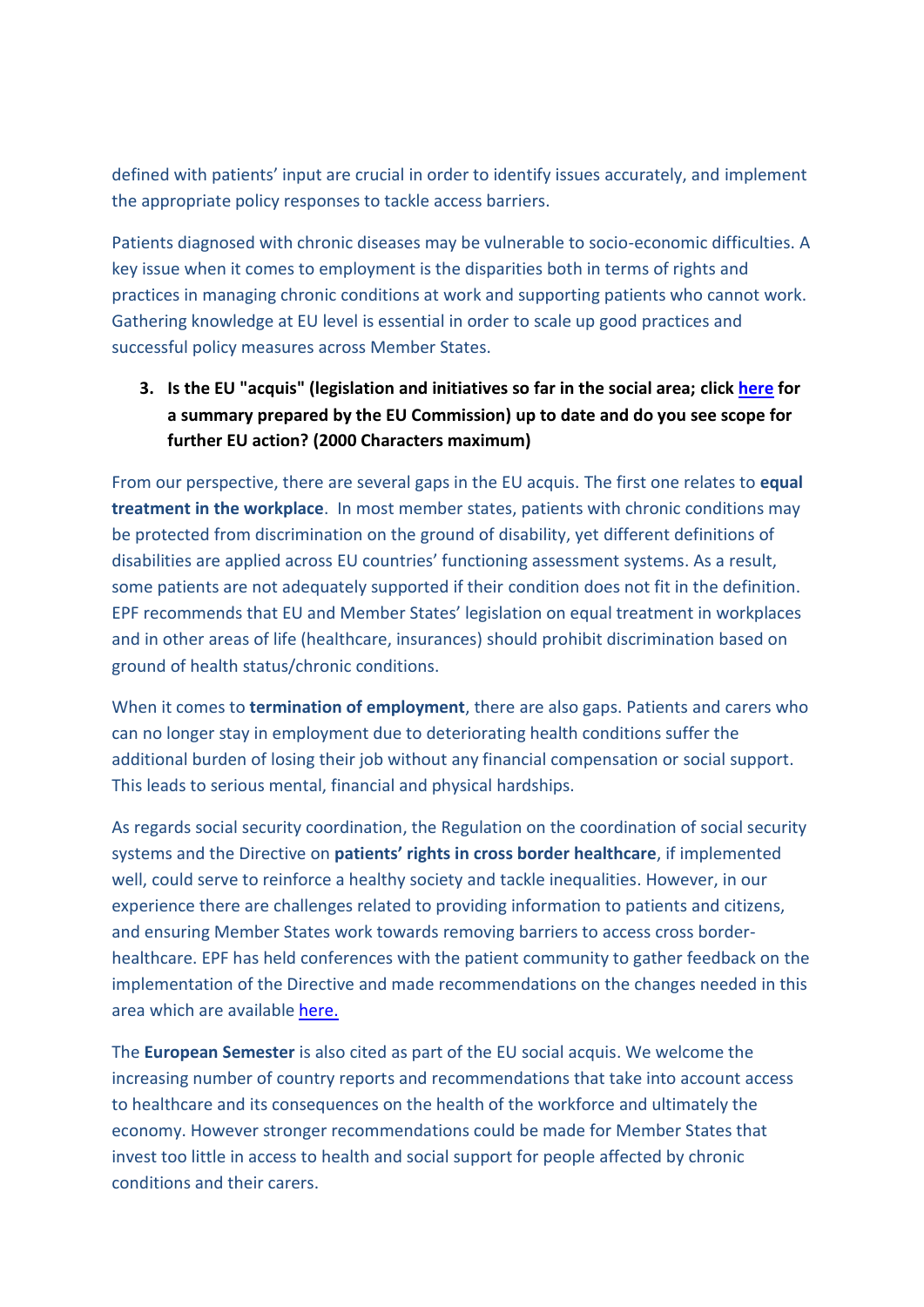#### <span id="page-6-0"></span>**2.2 ON THE FUTURE OF WORK AND WELFARE SYSTEMS**

**4. What trends would you see as most transformative?** [Please select at most three from the list below] between 1 and 3 choices

- $\nabla$  Demographic trends (e.g. ageing, migration)
- $\Box$  Changes in family structures
- $\Box$  New skills requirements
- $\nabla$  Technological change
- $\Box$  Increasing global competition
- $\Box$  Participation of women in the labour market
- $\Box$  New ways of work
- $\nabla$  Inequalities
- $\Box$  Other

1

Other Please specify:

#### **5. What would be the main risks and opportunities linked to such trends? 2000 character(s) maximum**

From the perspective of patients, **health inequalities** are an important trend that affect the health workforce, the economy, social cohesion, well-being and healthcare sustainability. Current risks related to health inequalities arise from the cost they carry for the healthcare system, human cost for the patient, and ultimately to society as a whole, as a healthy workforce is important for a productive economy. The economic cost of health inequalities could be as high as 20% of the costs of healthcare and 15% of the total costs of social security benefits.<sup>7</sup> It is estimated that about 350 million working days are lost in the European Union each year due to health-related problems. 8 Coordinated actions to reduce health inequalities represent a key opportunity for the future of work and welfare systems.

**Demographic change** is also a transformative trend. As the general population ages, the number of patients with chronic diseases will inevitably grow. Though some chronic diseases are to some extent preventable, many including neurodegenerative, genetic or rare diseases are not. This trend requires adaptation in our welfare systems, changes in healthcare including a more person centred, integrated, holistic approach to care, and patient empowerment strategies. It also requires changes in the workplace in order to ensure patients with chronic conditions can remain at work longer.

<sup>&</sup>lt;sup>7</sup> 8 JP Mackenbach et al., "Economic costs of health inequalities in the European Union", J Epidemiol Community Health 2011:65; 412-419.

<sup>8</sup> https://osha.europa.eu/en/tools-and-publications/publications/magazine/4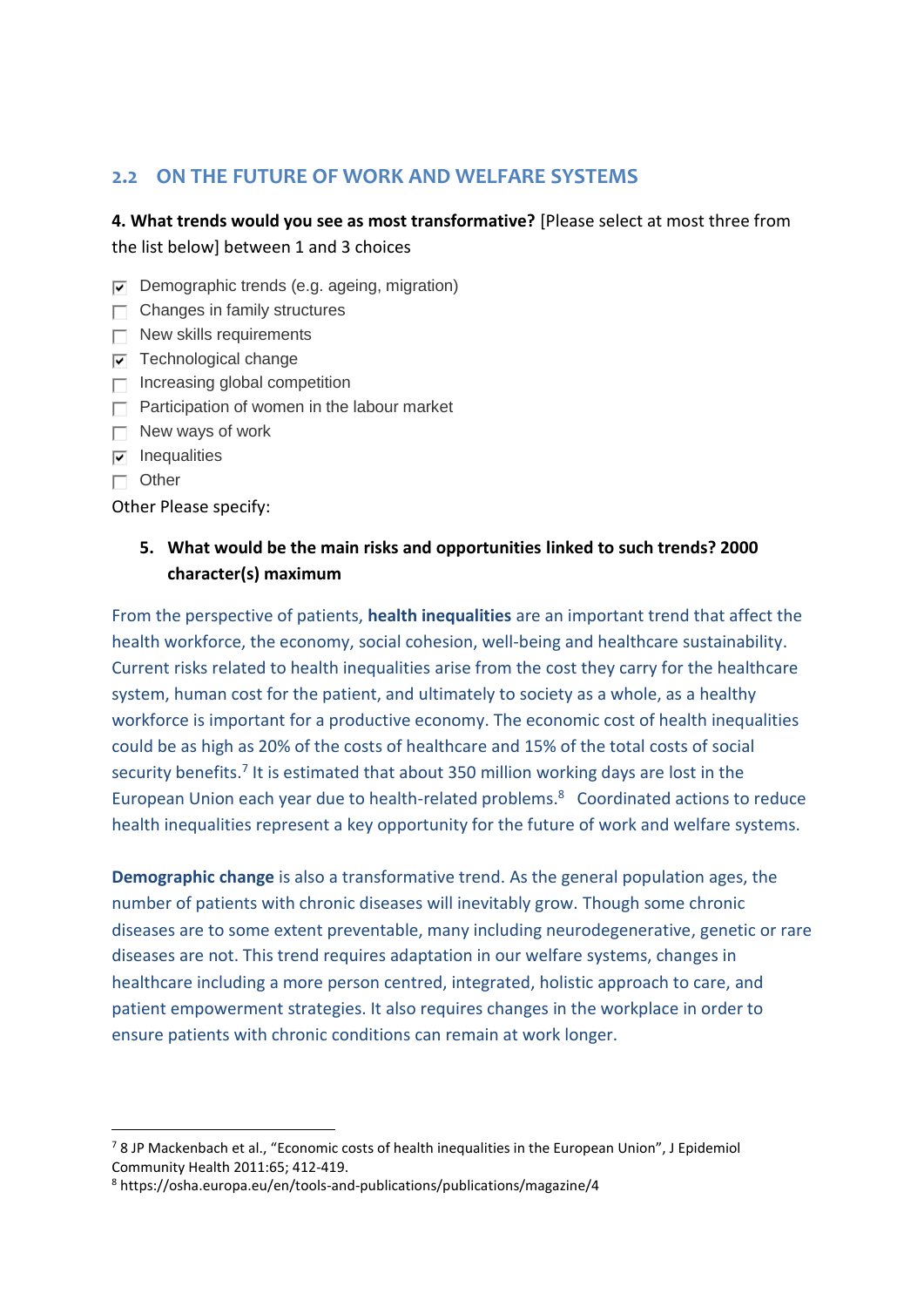**Technological change** presents important opportunities to support the management of chronic conditions, but is often driven by technology or profit motives rather than users' needs in healthcare. In order to avoid waste in this area, the European Union should ensure end users including patients are meaningfully involved in the development of technology related to health.

#### **6. Are there policies, institutions or firm practices – existing or emerging – which you would recommend as references? 2000 character(s) maximum**

There are various schemes and good practices implemented in EU Member States in the area of supporting patients with chronic diseases at the workplace:

In Ireland, welfare schemes allow employers to get grants towards the costs of adapting the workplace or buying equipment, to retain employees that acquire an illness or a disability, or provide trainings to employees to maintain good working relationships with colleagues with disabilities, as well as financial incentives to employ people with disabilities.<sup>9</sup>

Finland offers all employees with long-term illnesses an opportunity to work part-time. 10

The UK government provides an online platform, FitForWork to advise GPs, employees and employers, with information about health at work including workplace adjustments, as well as a helpline. <sup>11</sup> The UK has established a new policy around return to work, with a fit note instead of a sick note and guidance for stakeholders concerned (patients, managers, healthcare professionals). The aim is to propose phased return to work or adjustments that could be necessary.

In Austria, a website Fit2Work has also been put in place to provide advice for employees and employers.<sup>12</sup>

For good practices within firms, one example is the German car manufacturer BMW which employed a research team to collect information from a group of employees on all the pains they experienced on the job, and suggestions on how conditions might be improved to reduce or eliminate these. Through small changes e.g. adjustable worktables, the project had an important impact, with less sick leave, and financial benefit for the company through increased productivity. <sup>13</sup>

<sup>12</sup> http://www.fit2work.at/home/

1

<sup>9</sup> http://www.welfare.ie/en/Pages/Supports-for-People-with-Disabilities.aspx

<sup>10</sup> http://www.brainmindpain.eu/wp-content/uploads/2016/11/BMP-WrittenDeclaration-SCREEN.pdf

<sup>11</sup> http://support.fitforwork.org/app/home/type/employee

<sup>13</sup> http://www.brainmindpain.eu/wp-content/uploads/2016/11/BMP-WrittenDeclaration-SCREEN.pdf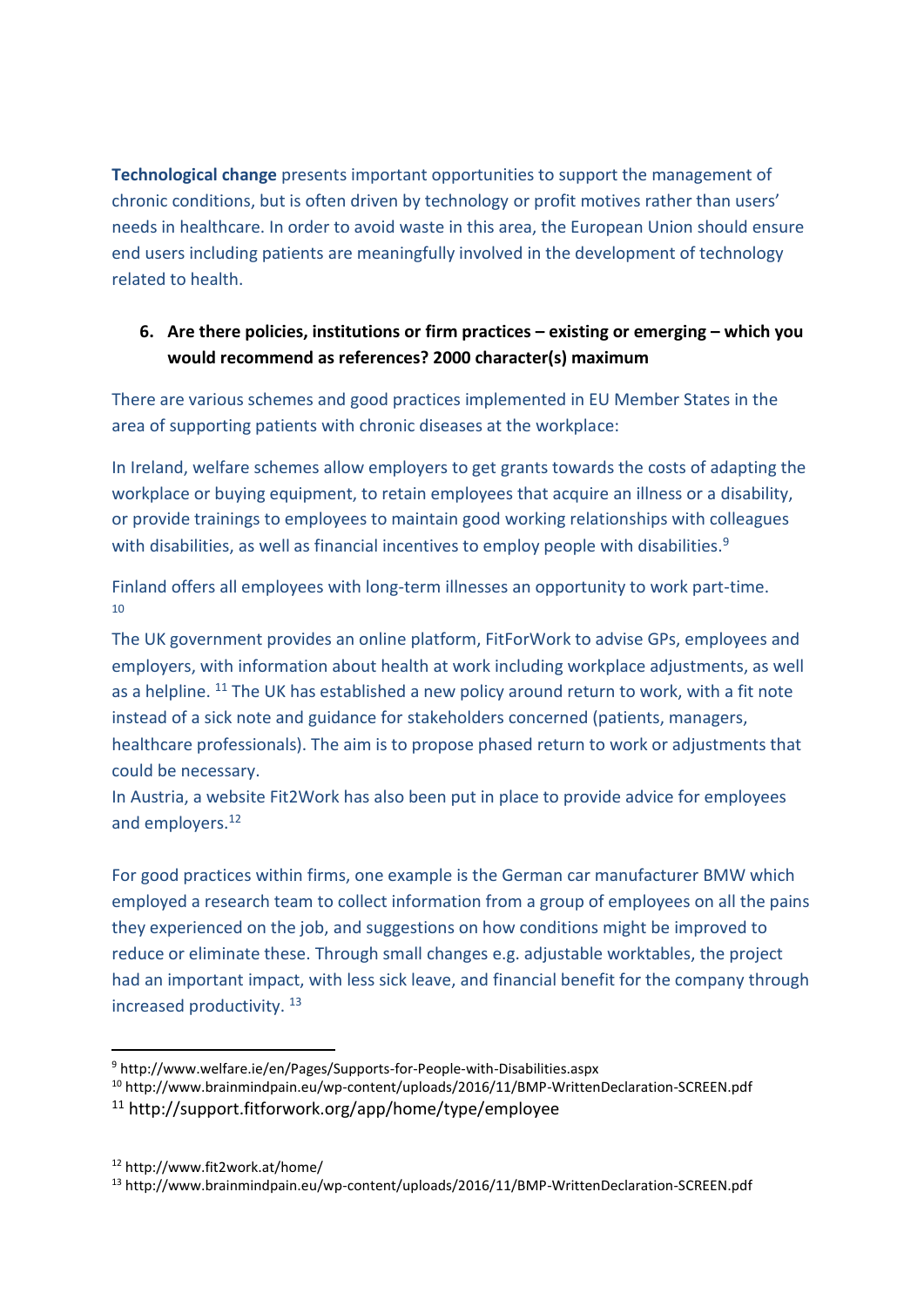The European Multiple Sclerosis Platform led the "Believe and Achieve" project which established partnerships with European businesses to provide young people with MS opportunities to work in a supportive environment. The project launched offers for 17 paid internships in various EU countries.<sup>14</sup>

As regards new technology and health, EPF has highlighted various innovations that have been developed with patients' organisations in the field of eHealth in our position paper on eHealth, including the MyDystonia application.<sup>15</sup>

## <span id="page-8-0"></span>**2.3 ON THE EUROPEAN PILLAR OF SOCIAL RIGHTS**

#### **7. Do you agree with the approach outlined [here](http://eur-lex.europa.eu/legal-content/EN/TXT/?qid=1457706909489&uri=COM:2016:127:FIN) for the establishment of a European Pillar of Social Rights**?

- $\Box$  I strongly agree
- I agree
- I disagree
- $\Box$  I strongly disagree

#### Please specify:

While we agree with the general approach outlined we disagree with the idea that it should only apply to the Eurozone countries in the first place. The latest country reports of the European Semester have shown that in the area of healthcare, the countries most in need of actions to improve universal health coverage for example are often outside of the Eurozone*. 16*

Once the principles are adopted it is critical to define appropriate means in order to support their implementation, and indicators to monitor the process and ensure accountability of Member States.

From the patients' perspective it is crucial that the Pillar of Social Rights also focuses prominently on access to healthcare. It is a basic human right and one of the fundamental principles of European health systems. Healthcare should be accessible to every person who needs it, not only those who can pay; regrettably this is not a reality for all in the EU. Issues in access to healthcare have a socio-economic impact for patients with chronic conditions and their families, including in terms of accessing and retaining employment, which in turn can affect their financial situation and can lead to social exclusion. Health inequalities and barriers to access also have consequences on the economy and society as a whole, as they

1

<sup>14</sup> http://www.emsp.org/projects/believe-and-achieve

<sup>15</sup> *To add once available*

<sup>16</sup> http://ec.europa.eu/europe2020/making-it-happen/country-specific-recommendations/index\_en.htm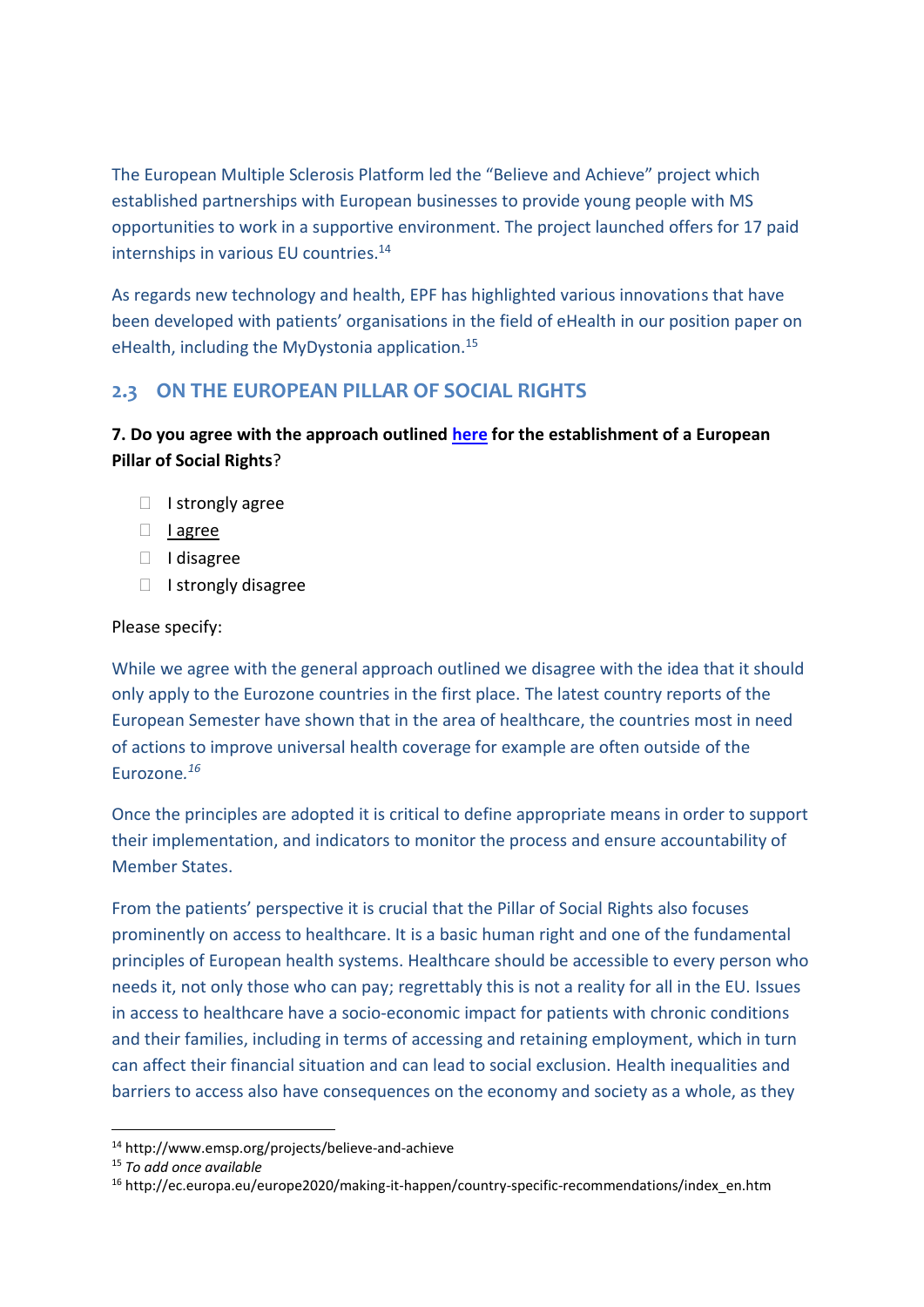impact the health of the workforce. As a result, these can affect productivity, spending on sick leave and can also lead to more premature mortality.

The Pillar should also be linked to international charters in the social area, such as the United Nations Convention on the Rights of Persons with Disabilities ratified by the EU. No reference is made of the United Nations sustainable development goals for health which are global goals to which the European Union should contribute. The goals set clear targets for 2030 such as achieving universal health coverage. Experience from our membership shows that universal health coverage is not yet a reality for many patients in the EU, in terms of the population covered, the services covered, or the co-payments required.

**8. Do you agree with the scope of the Pillar, domains and principles proposed here?** (there is space for more detailed comments later

|                                     |          | I agree |                 |          |
|-------------------------------------|----------|---------|-----------------|----------|
|                                     | strongly |         | <b>Disagree</b> | strongly |
|                                     | agree    |         |                 | disagree |
| 1. Skills, education and life-long  |          |         |                 |          |
| Learning                            |          |         |                 |          |
| 2. Flexible and secure labour       |          |         |                 |          |
| Contracts                           |          |         |                 |          |
| 3. Secure professional transitions  |          |         |                 |          |
| 4. Active support for employment    |          |         |                 |          |
| 5. Gender equality and work-life    |          |         |                 |          |
| <b>Balance</b>                      |          |         |                 |          |
| 6. Equal opportunities              |          |         |                 |          |
| 7. Conditions of employment         |          |         |                 |          |
| 8. Wages                            |          |         |                 |          |
| 9. Health and safety at work        |          |         |                 |          |
| 10. Social dialogue and involvement |          |         |                 |          |
| of workers                          |          |         |                 |          |
| 11. Integrated social benefits and  |          |         |                 |          |
| <b>Services</b>                     |          |         |                 |          |
| 12. Health care and sickness        |          |         |                 |          |
| <b>Benefits</b>                     |          |         |                 |          |
| 13. Pensions                        |          |         |                 |          |
| 14. Unemployment benefits           |          |         |                 |          |
| 15. Minimum income                  |          |         |                 |          |
| 16. Disability benefits             |          |         |                 |          |
| 17. Long-term care                  |          |         |                 |          |
| 18. Childcare                       |          |         |                 |          |
| 19. Housing                         |          |         |                 |          |
| 20. Access to essential services    |          |         |                 |          |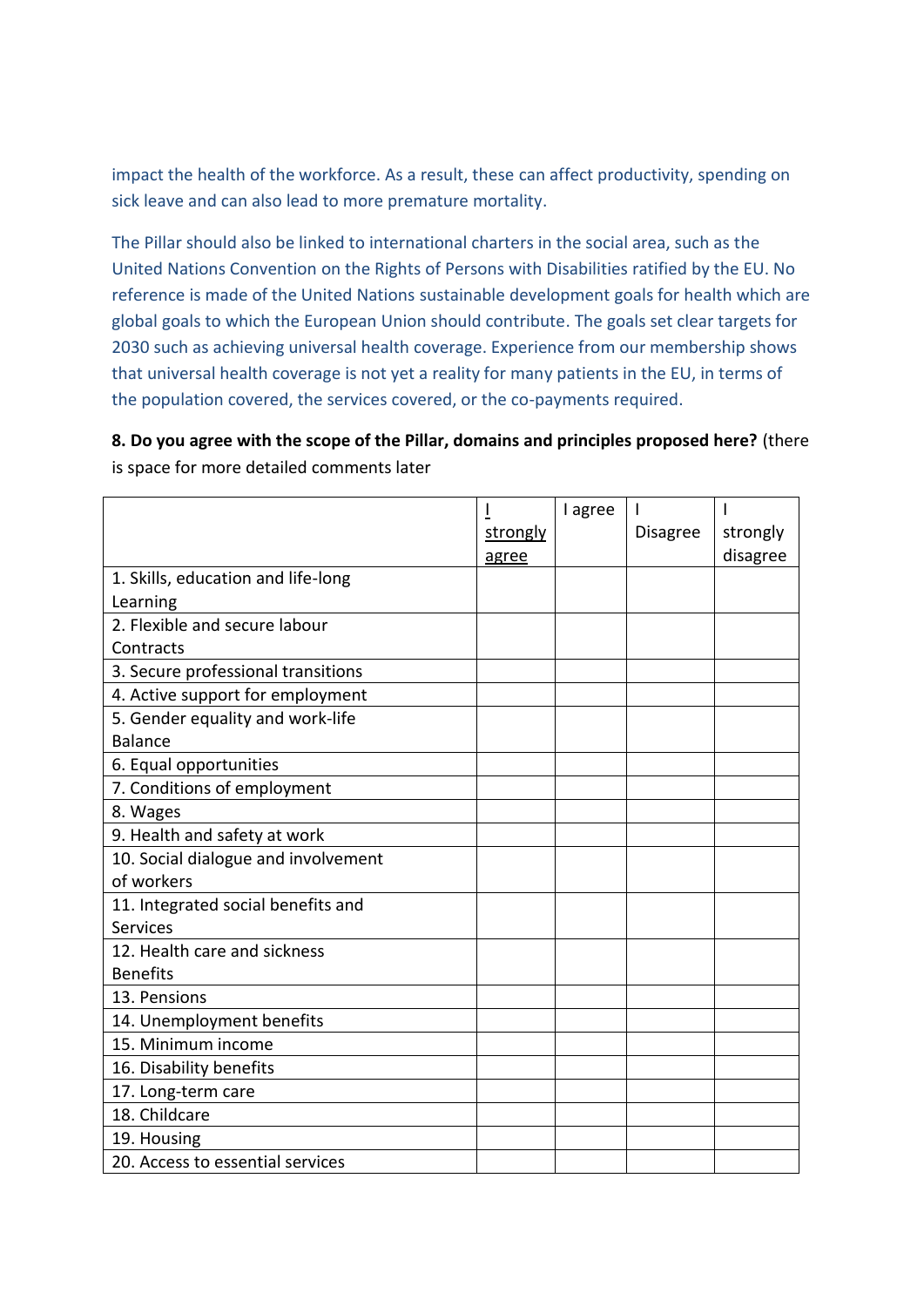#### **Are there aspects which are not adequately expressed or covered so far?**

We believe that empowerment of people in the EU in relation to their health and social rights is an important aspect that is not addressed here. Empowerment is "a multidimensional process that helps people gain control over their own lives and increases their capacity to act on issues that they themselves define as important." <sup>17</sup> Collective empowerment is "a process through which individuals and communities are able to express their needs, present their concerns, devise strategies for involvement in decision-making, and take political, social, and cultural action to meet those needs."<sup>18</sup>

Key work has been developed these last few years in relation to patient empowerment notably through the EMPATHIE study<sup>19</sup>, and on health literacy, a concept that encompasses literacy skills but also the capacity to use information and effectively navigate the health system. 20

In the context of the rights and principles addressed in this consultation we believe that information and awareness of rights, as well as facilitating access to these rights would be essential to implement the social rights pillar in the EU, and to ensure engagement of citizens.

In the area of healthcare, health literate, empowered patients have been shown to have better health outcome, less hospitalization, and to make less costly treatment choices. Patient empowerment is in our assessment a vital element in the future sustainability of European healthcare systems, to enable them to cope with the challenges posed by organisational and structural reforms, increasing prevalence of chronic conditions, and the impact of innovative technologies.

To raise awareness about empowerment and to identify key actions towards patient empowerment in the EU, EPF has developed a charter for patient empowerment which provides key principles and a roadmap for an EU patient empowerment strategy available on our website. 21

<sup>&</sup>lt;sup>17</sup> Joint Action on Patient Safety and Quality of Care (PaSQ,) adapted from Luttrell et al. 2009 and the Duque project [\(www.duque.eu](http://www.duque.eu/))

<sup>&</sup>lt;sup>18</sup> [http://www.eu-patient.eu/globalassets/campaign-patient-empowerment/briefing\\_paperpatient](http://www.eu-patient.eu/globalassets/campaign-patient-empowerment/briefing_paperpatient-empowerment_final_external.pdf)[empowerment\\_final\\_external.pdf,](http://www.eu-patient.eu/globalassets/campaign-patient-empowerment/briefing_paperpatient-empowerment_final_external.pdf) p5

<sup>19</sup> <http://www.eu-patient.eu/whatwedo/Projects/EMPATHiE/>

<sup>&</sup>lt;sup>20</sup> For more information on EPF's work on health literacy please see: [http://www.eu](http://www.eu-patient.eu/whatwedo/Policy/Health-Literacy/)[patient.eu/whatwedo/Policy/Health-Literacy/](http://www.eu-patient.eu/whatwedo/Policy/Health-Literacy/)

<sup>21</sup> http://www.eu-patient.eu/campaign/PatientsprescribE/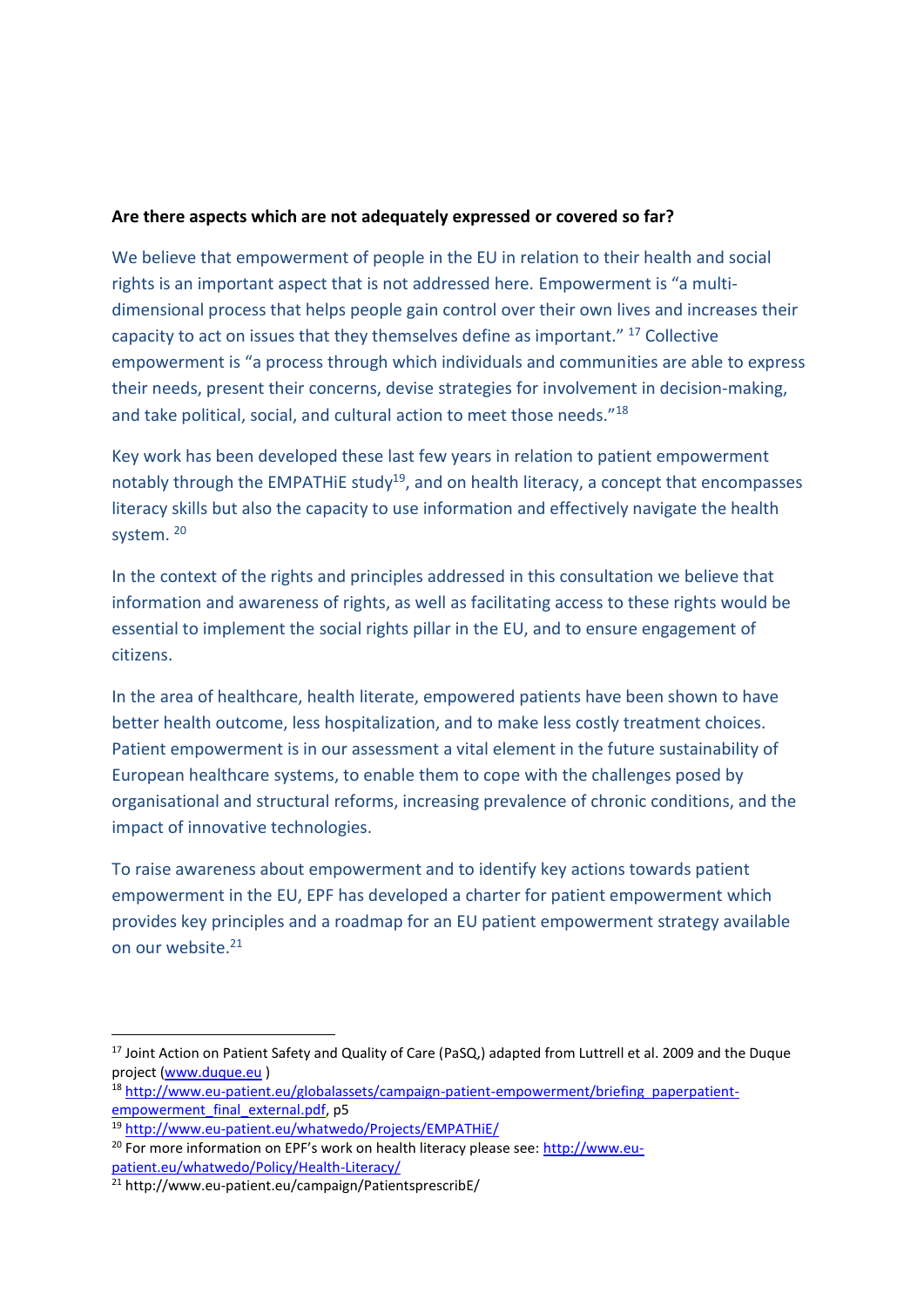# **9. What domains and principles would be most important as part of a renewed convergence for the euro area? (Please select maximum 5)**

| 1. Skills, education and life-long learning       | 11. Integrated social benefits and services |
|---------------------------------------------------|---------------------------------------------|
| 2. Flexible and secure labour contracts           | 12. Health care and sickness benefits       |
| 3. Secure professional transitions                | 13. Pensions                                |
| 4. Active support for employment                  | 14. Unemployment benefits                   |
| 5. Gender equality and work-life balance          | 15. Minimum income                          |
| 6. Equal opportunities                            | 16. Disability benefits                     |
| 7. Conditions of employment                       | 17. Long-term care                          |
| 8. Wages                                          | 18. Childcare                               |
| 9. Health and safety at work                      | 19. Housing                                 |
| 10. Social dialogue and involvement of<br>workers | 20. Access to essential services            |

# <span id="page-11-0"></span>**2.4 DETAILED COMMENTS BY DOMAIN**

**If you wish to provide detailed comments on any of the domains, please select one or more from the list below and fill the table(s) and comment box(es) underneath.** *(A detailed description of the domains and principles is available here)*

- $\Box$  Skills, education and life-long learning
- $\Box$  Flexible and secure labour contracts
- $\Box$  Secure professional transitions
- $\Box$  Active support for employment
- Gender equality and work-life balance
- $\Box$  Equal opportunities
- $\Box$  Conditions of employment
- Wages
- $\Box$  Health and safety at work
- $\Box$  Social dialogue and involvement of workers
- Integrated social benefits and services
- $\Box$  Health care and sickness benefits
- $\Box$  Pensions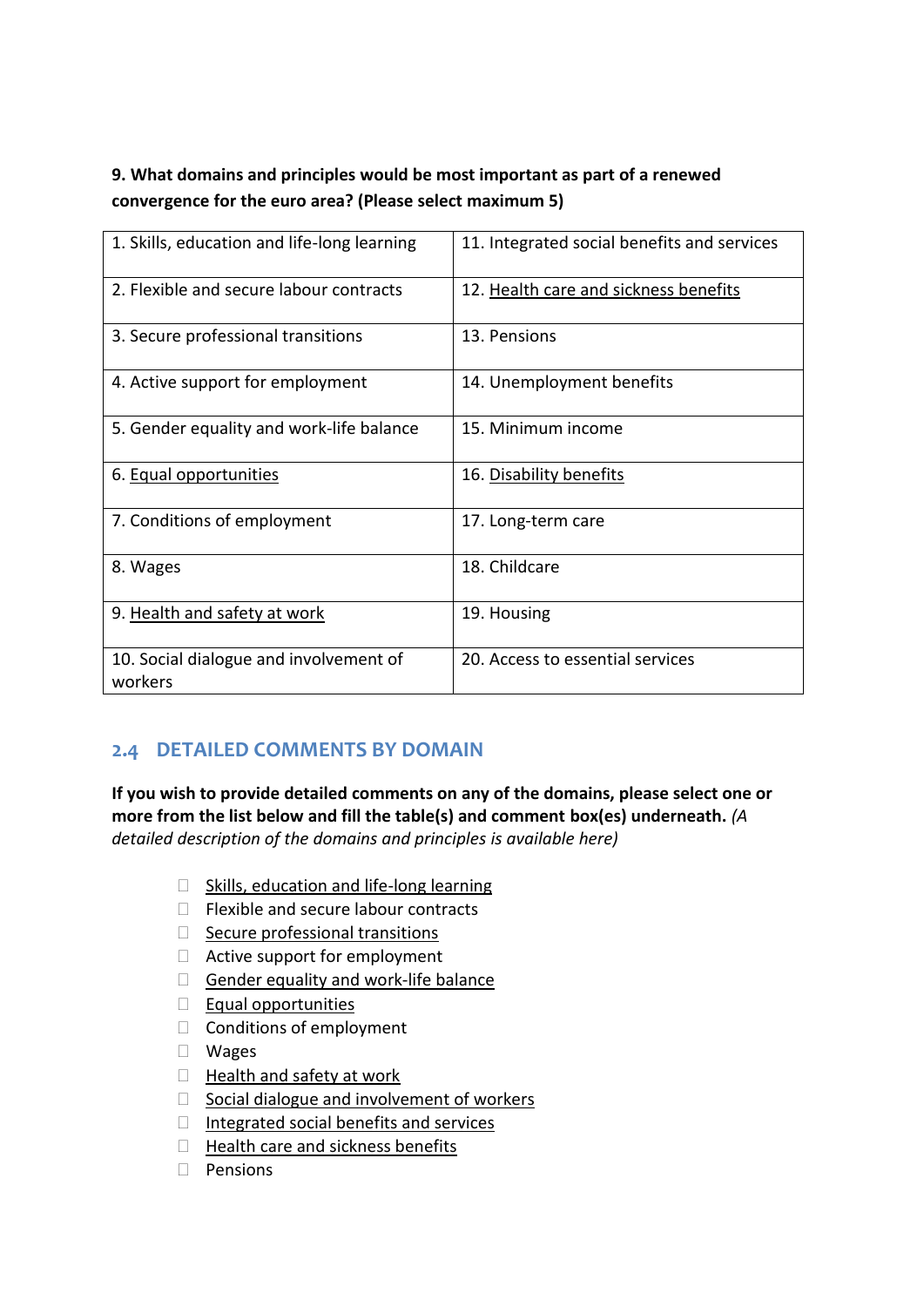- $\Box$  Unemployment benefits
- $\Box$  Minimum income
- $\square$  Disability benefits
- D Long-term care
- D Childcare
- $\Box$  Housing
- $\Box$  Access to essential services

#### <span id="page-12-0"></span>2.4.1 SKILLS, EDUCATION AND LIFE-LONG LEARNING

*Challenges identified and actions proposed by the European Commission: The challenges identified in this area include issues of basic literacy, equal access to education regardless of economic means, and need for more up-skilling and lifelong learning due to demographic ageing.* 

*The principle proposed as a solution is that all person should have access to high quality education throughout the life course, with a particular emphasis on low skilled young people and workers.*

|                             | I strongly | agree | disagree | I strongly |
|-----------------------------|------------|-------|----------|------------|
|                             | agree      |       |          | disagree   |
| Do you agree with the       |            | х     |          |            |
| challenges described?       |            |       |          |            |
| Is the principle addressing | X          |       |          |            |
| these challenges in the     |            |       |          |            |
| right way?                  |            |       |          |            |
| Should the EU act to put    | X          |       |          |            |
| in reality this principle?  |            |       |          |            |

## **Do you have other comments or additional suggestions? For instance: how to address these challenges in the right way? How should the EU act to put in reality this principle? (2000 characters max)**

EPF suggests that the EU should also focus on equal treatment in education for vulnerable groups. Young patients with chronic and long-term conditions can face obstacles within the educational system which can affect their future employment prospects. The effect of chronic conditions is not only medical; it may affect academic performance, emotional and physical development, and relationships with peers (e.g. stigmatisation). <sup>22</sup> It may cause anxiety and stress, cognitive impairments, fatigue, pain, and restlessness. It may lead to

 $22$  J-C Suris, P-A Michaud, R Viner "The adolescent with a chronic condition. Part I: developmental issues" Arch Dis Child 2004;89:938–942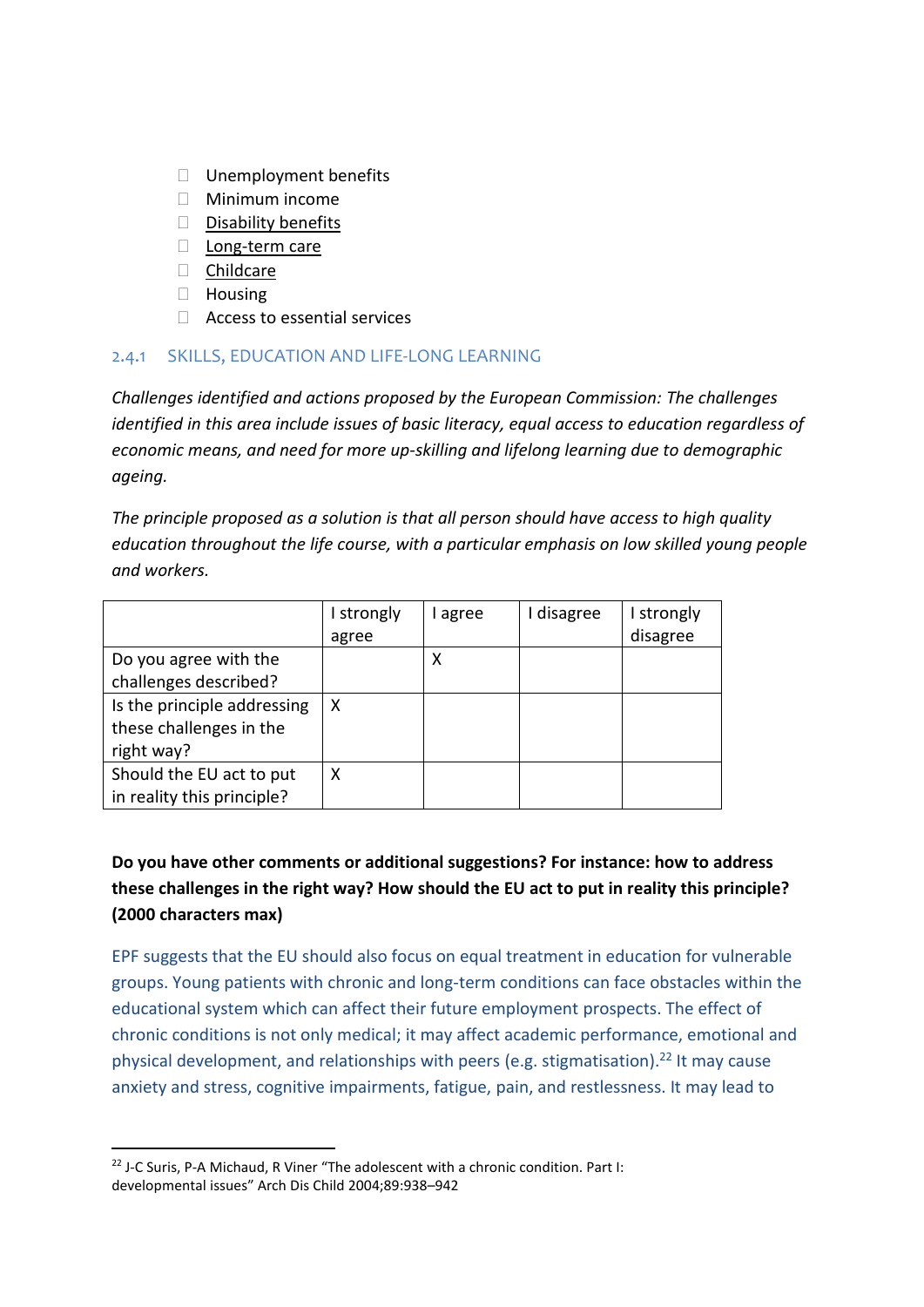absences that affect academic success. People with chronic conditions are more likely to leave education early or with low qualifications.<sup>23</sup>

In order to encourage equal treatment of young patients in education, we believe that the EU has a key role to play in collecting and scaling up good practices that are beneficial for their inclusion and equal treatment in education, to facilitate their entry, full inclusion and retention in the workforce. Member States should take actions to improve training of staff in relation to students with chronic conditions, establish and implement appropriate rights to accommodation or adjustments for these students.

There is also a strong need to raise awareness about chronic conditions at school and university for both staff and students.<sup>24</sup> The World Health Organisation (WHO), recommended to put in place initiatives for children to provide them with opportunities to learn about health, especially at school, and to provide opportunities for lifelong learning and for adults with limited skills in order to contribute to health literacy.<sup>25</sup>

#### <span id="page-13-0"></span>2.4.2 SECURE PROFESSIONAL TRANSITIONS

*Challenges identified and actions proposed by the European Commission: The challenges perceived by the Commission are more diverse working lives with multiple jobs, need for upskilling and the fact that some social protections entitlements cannot be easily transferred, and can become disincentive to re-starting work.* 

*Principles proposed by the Commission to facilitate transition. is that every job seeker should have access to personalised help to find a job, and to be encouraged to train or up-skill. In addition, portability of social entitlements and training should be ensured.*

|                               | I strongly | agree | I disagree | strongly |
|-------------------------------|------------|-------|------------|----------|
|                               | agree      |       |            | disagree |
| Do you agree with the         |            | χ     |            |          |
| challenges described?         |            |       |            |          |
| Are the principles addressing |            |       |            |          |
| these challenges in the right |            |       |            |          |
| way?                          |            |       |            |          |
| Should the EU act to put in   |            |       |            |          |
| reality the principles?       |            |       |            |          |

<sup>-</sup><sup>23</sup> http://www.eurofound.europa.eu/observatories/eurwork/comparative-information/employmentopportunities-forpeople-with-chronic-diseases

 $24$  See also our recommendations on equal treatment of patients in education: [http://www.eu](http://www.eu-patient.eu/globalassets/policy/anti-discrimmination/epf-position-paper_equal-treatment-in-education-and-employment.pdf)[patient.eu/globalassets/policy/anti-discrimmination/epf-position-paper\\_equal-treatment-in-education-and](http://www.eu-patient.eu/globalassets/policy/anti-discrimmination/epf-position-paper_equal-treatment-in-education-and-employment.pdf)[employment.pdf](http://www.eu-patient.eu/globalassets/policy/anti-discrimmination/epf-position-paper_equal-treatment-in-education-and-employment.pdf)

 $25$  See chapter 8 of "Health literacy, the solid facts", World Health Organisation, 2013, pp35-39 [http://www.euro.who.int/\\_\\_data/assets/pdf\\_file/0008/190655/e96854.pdf](http://www.euro.who.int/__data/assets/pdf_file/0008/190655/e96854.pdf)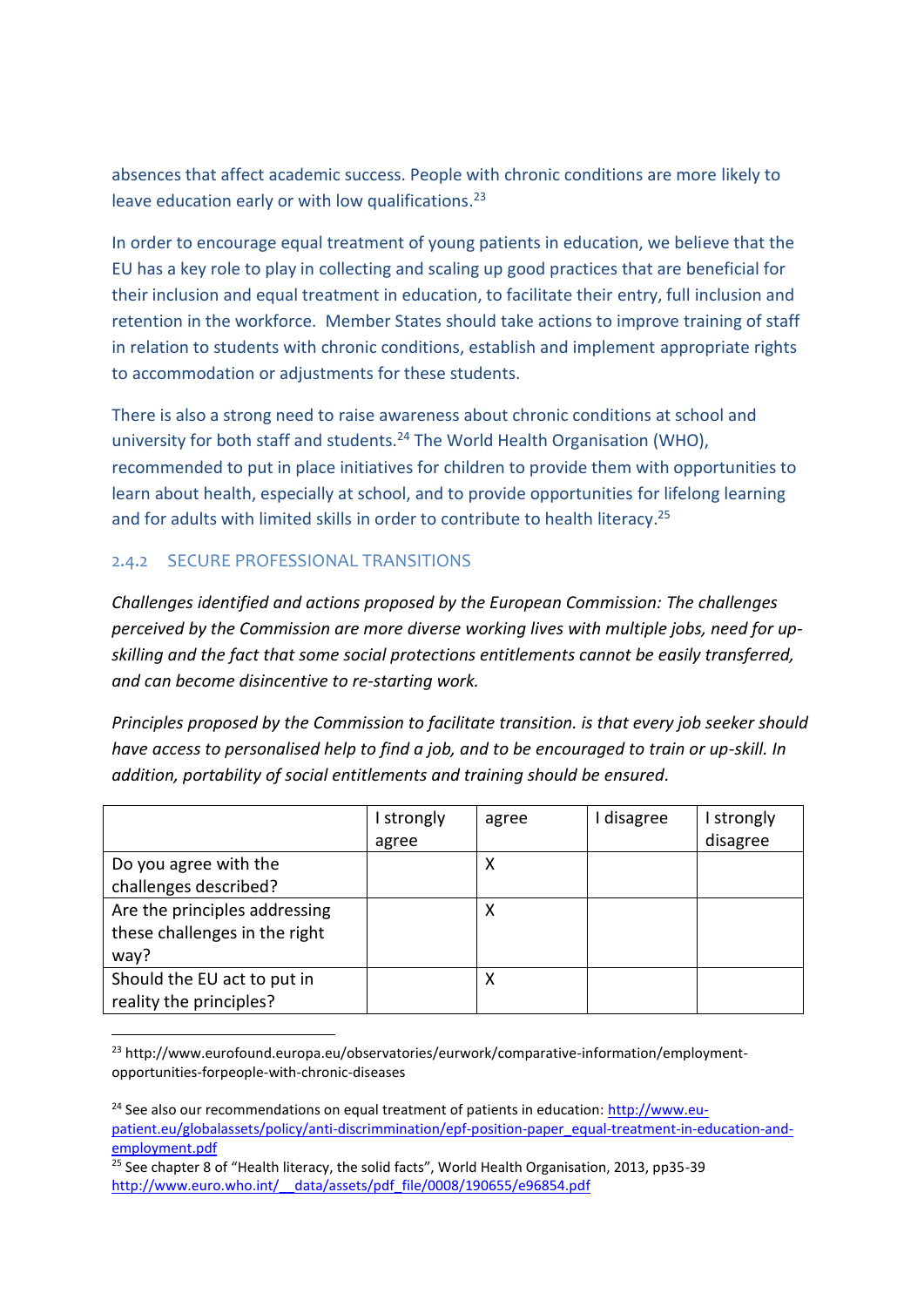# **Do you have other comments or additional suggestions? For instance: how to address these challenges in the right way? How should the EU act to put in reality this principle? (2000 characters max)**

For our constituency, professional transition can be a challenge. Many patients with chronic conditions can continue to work, though some may need accommodations.

There is considerable variation in the effect of chronic conditions on employment in different Member States. There are examples of good practice which could be applied EUwide.

The Eurofound agency found that there is often a quick transition towards inactivity for workers with chronic illnesses, while transition from unemployment to employment is qualified as "particularly complicated" for this group.<sup>26</sup> Key solutions our members have highlighted include clearer rights in the workplace to ask for reasonable accommodations, better processes, awareness-raising and training of managers and employers, and financial incentives for employers.

Appropriate support and policies for prevention, reasonable accommodations, and return to work after a period of inactivity due to illness or unadapted workplace need to be implemented, building on existing good practices and combined with legal protection from discrimination on the basis of health status (see our previous comment in question 3). More research in this area is needed in the EU and good practices should be evaluated with the participation of relevant stakeholders, including patients.

If patients cannot continue to work in their current job because of their health status but are willing to have a professional reorientation, policies and structure aiming at supporting them should be put in place at national, regional and local level. The EU could compare the diverse sick leave models applied in Member States and their impact on patients' health outcome and careers. EU funds should also be used to support employers in adapting their workplace for people with specific health and functioning needs.

#### <span id="page-14-0"></span>2.4.3 GENDER EQUALITY AND WORK-LIFE BALANCE

*Challenges identified and actions proposed by the European Commission: This section is highlighting gender inequalities at work, and pointing out that lack of appropriate support, leave or care arrangements often puts women in the role of primary caregivers for children or other dependent members of the family. Some workers (self-employed or part-time) may not have access to family-related support measures. But there is also opportunity for more flexible work arrangements with technology.*

1

<sup>26</sup> [http://www.eurofound.europa.eu/sites/default/files/ef1459en.pdf,](http://www.eurofound.europa.eu/sites/default/files/ef1459en.pdf) p19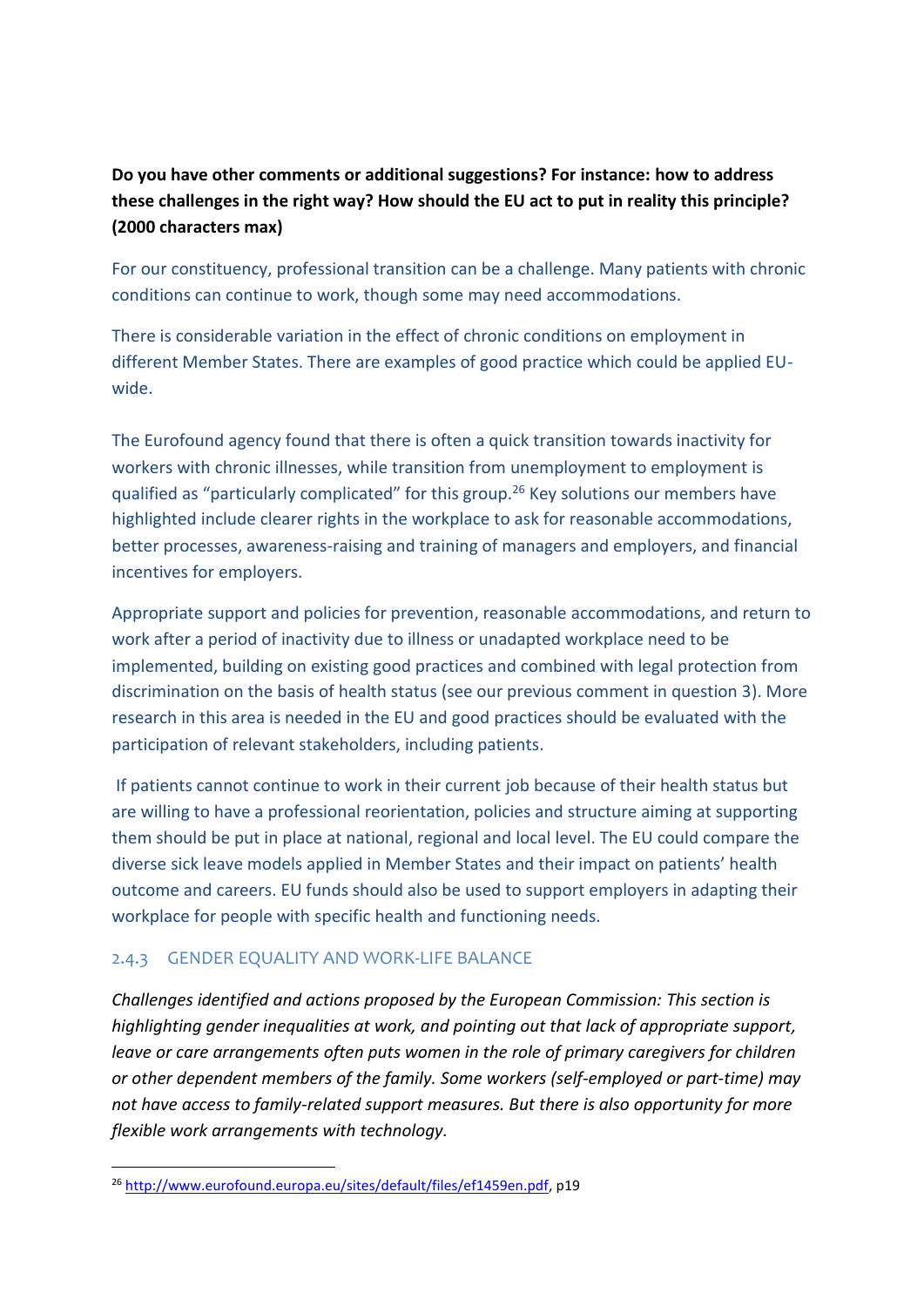*Principles proposed include encouraging more gender equality at work and in the use of leave arrangements for people with caring responsibilities. In agreement between employers and workers, flexible working arrangements including in the area of working time shall be made available and encouraged, taking into account both workers and employers' needs.*

|                               | I strongly | agree | I disagree | I strongly |
|-------------------------------|------------|-------|------------|------------|
|                               | agree      |       |            | disagree   |
| Do you agree with the         |            | х     |            |            |
| challenges described?         |            |       |            |            |
| Are the principles addressing |            |       |            |            |
| these challenges in the right |            |       |            |            |
| way?                          |            |       |            |            |
| Should the EU act to put in   | χ          |       |            |            |
| reality these principles?     |            |       |            |            |

# **Do you have other comments or additional suggestions? For instance: how to address these challenges in the right way? How should the EU act to put in reality this principle? (2000 characters max)**

As regards conciliating family and working life, family **carers** (in most cases, close family members, but this role can also be taken on by friends, neighbours) play a key role in supporting patients with chronic and long term conditions but may face difficulties at school or remaining in paid employment as a result. Appropriate legislation is needed to support carers and ensure they benefit from their right to work. Appropriate respite should be granted, as well as flexible solutions for carers' leave. The situation of informal carers needs to be assessed across the EU and recognition should be given for their work. Member States should provide them with adequate support, including financially, and with training.

Most of the problems encountered by people with chronic, long term diseases at work are equally applicable to their carers. The role of carers is absolutely crucial and must be duly recognised: for example, the healthcare and the state of health of a person with rare diseases depends on his or her carer. Labour inclusion of carers of people with chronic diseases must be addressed. Specific problems faced by carers (such as absenteeism when having to accompany the sick person to appointments, check-ups, tests, treatment and medical and complementary interventions) have to be taken into consideration. To give carers an equal opportunity to participate in the economy and society, they need adapted and flexible labour conditions.

A carer's leave should be put in place, accompanied by flexible work conditions, decent and non-discriminatory remuneration and social protection.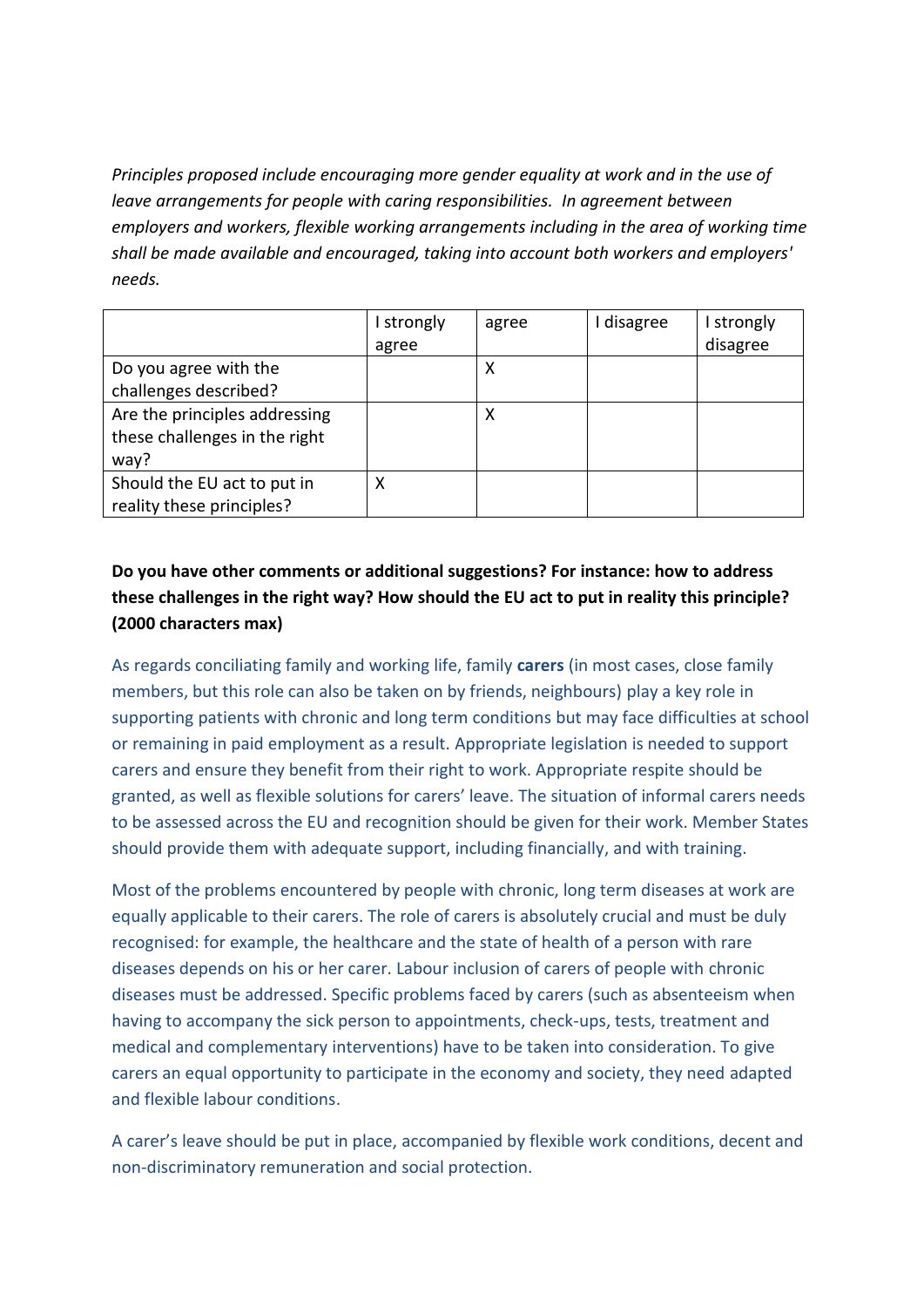#### <span id="page-16-0"></span>2.4.4 EQUAL OPPORTUNITIES

*Challenges identified and actions proposed by the European Commission: While discrimination on the basis of sex, racial or ethnic origin, religion or belief, disability, age or sexual orientation is prohibited in the EU, various groups are still facing discriminatory practices and low awareness of non-discrimination principles amongst employers. People subject to discriminations also have low awareness of their rights.*

*The principle proposed is that "Labour market participation of under-represented groups shall be enhanced, ensuring equal treatment in all areas, including by raising awareness and addressing discrimination."*

|                                   | I strongly | agree | I disagree | I strongly |
|-----------------------------------|------------|-------|------------|------------|
|                                   | agree      |       |            | disagree   |
| Do you agree with the             |            | х     |            |            |
| challenges described?             |            |       |            |            |
| Is the principle addressing these | X          |       |            |            |
| challenges in the right way?      |            |       |            |            |
| Should the EU act to put in       |            |       |            |            |
| reality this principle?           |            |       |            |            |

## **Do you have other comments or additional suggestions? For instance: how to address these challenges in the right way? How should the EU act to put in reality this principle? (2000 characters max)**

EPF calls on the Commission and Member States to look at equal treatment for all groups that face stigma, discrimination and exclusion in the workplace and in education, including but not limited to the groups mentioned in the Treaty. Patients can face discrimination during interviews. They may be discriminated against through mandatory medical examinations. Rules preventing patients from accessing certain jobs are not always medically justified. There is a misconception that they may be unable to work, when they may be, sometimes with only minor adjustments. Patients may face discriminatory attitudes from employers or colleagues such as inappropriate disclosure of their condition, lack of support when returning to work after sick leave, or even being side-lined after a long-term absence. They can have more difficulties in accessing trainings and promotions.<sup>27</sup>

From EPF's perspectives, to implement this principle several actions need to be taken by the EU:

1

<sup>27</sup> <http://www.eurofound.europa.eu/sites/default/files/ef1459en.pdf>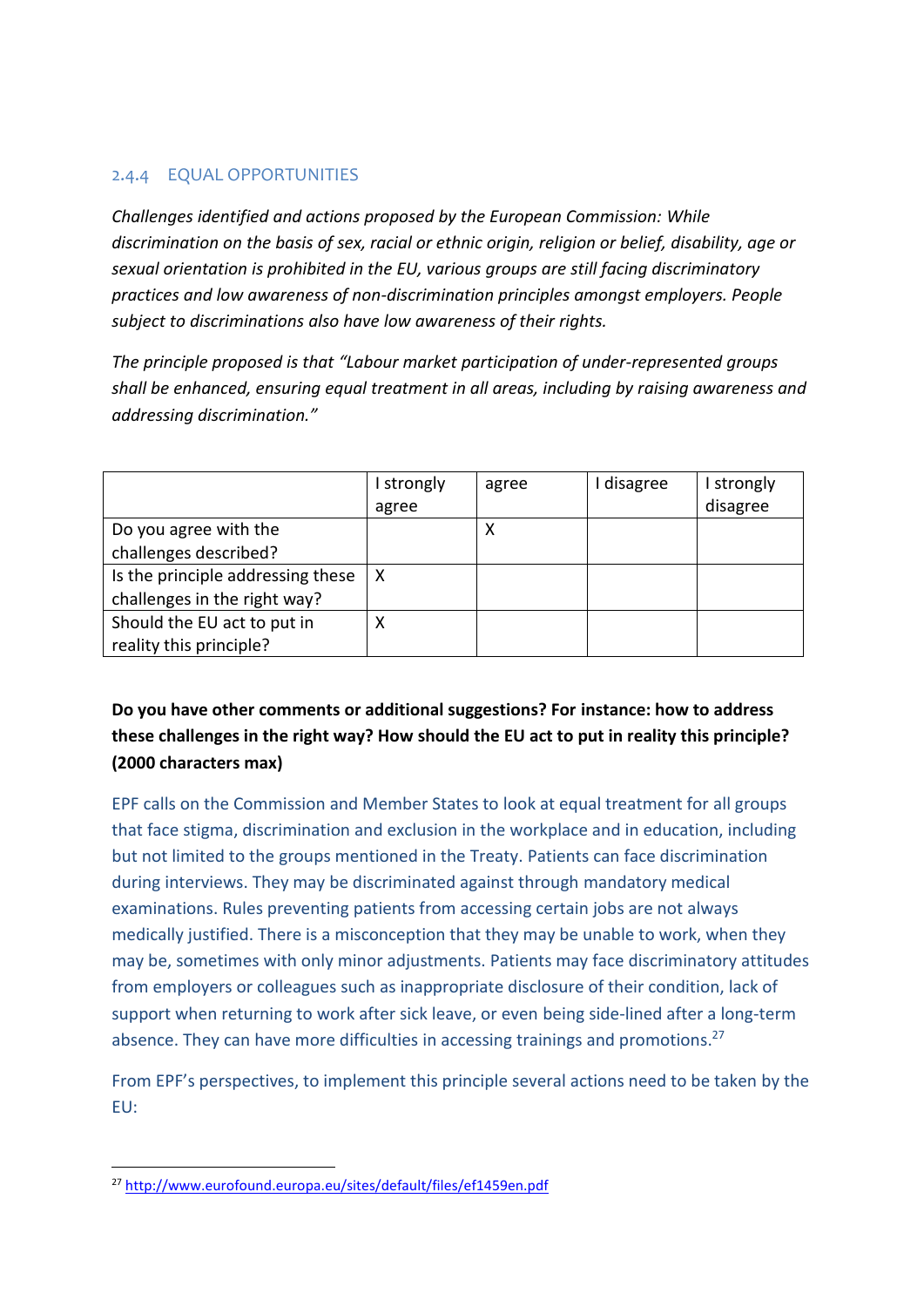Ensuring appropriate rights and legislation are in place to prohibit discrimination related to health conditions and to put in place clear rights for reasonable accommodations. Patient friendly processes should also be put in place in workplaces to manage return to work and case reviews.

Raising awareness towards employers and employees about the challenges faced by people with chronic conditions and functioning limitations so their specific needs are fully accepted by fellow employees.

Informing employees, employers, and human resources managers about existing rules and rights: Actions and campaigns to raise awareness at EU and national level of difficulties faced by patients and existing policies to support both employees and managers, within companies, trade unions and for the public, to tackle stigma faced by patients.

EPF has developed a position statement on equal treatment in the workplace with further recommendations that are relevant for this question, available on our website.<sup>28</sup>

#### <span id="page-17-0"></span>2.4.5 HEALTH AND SAFETY AT WORK

*Challenges identified by the European Commission:* New challenges for health and safety at work have emerged in light of less stable employment relationships, new working patterns and an ageing workforce. protection against occupational injuries and ill-health should be ensured for all workers, irrespective of the form of employment reintegration and rehabilitation efforts should be reinforced with more involvement of the employers for retraining or workplace adaptation.

The principle proposed by the European Commission is that "*An adequate level of protection from all risks that may arise at work, with due support for implementation, notable in micro and small enterprises, shall be ensured. "*

|                                   | I strongly | agree | I disagree | I strongly |
|-----------------------------------|------------|-------|------------|------------|
|                                   | agree      |       |            | disagree   |
| Do you agree with the             | х          |       |            |            |
| challenges described?             |            |       |            |            |
| Is the principle addressing these |            | х     |            |            |
| challenges in the right way?      |            |       |            |            |
| Should the EU act to put in       | л          |       |            |            |
| reality this principle?           |            |       |            |            |

<sup>-</sup><sup>28</sup> Health literacy, the solid facts", World Health Organisation, 2013, p44 http://www.euro.who.int/ data/assets/pdf file/0008/190655/e96854.pdf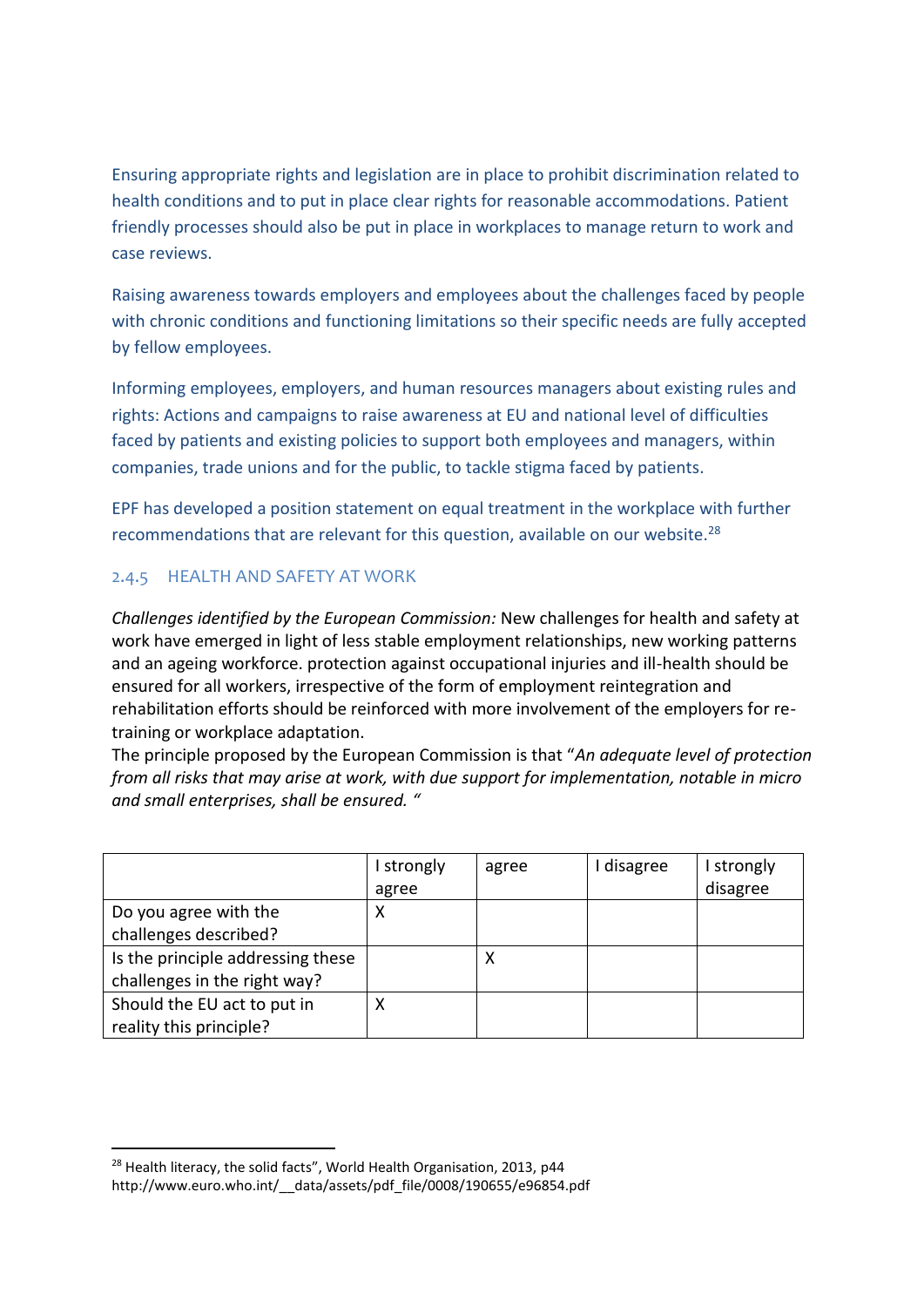# **Do you have other comments or additional suggestions? For instance: how to address these challenges in the right way? How should the EU act to put in reality this principle? (2000 characters max)**

In the area of **protection of health and safety at work**, EPF believes that EU and Member States strategies should widen their scope of occupational health and safety strategies beyond occupational and work related diseases, to help tackle the difficulties that patients with chronic conditions face at work and implement health literacy at work.<sup>29</sup>

An accessible workplace and assistive technology can allow a person with a chronic disease to perform their job without difficulty. Making minor adjustments to a workplace can benefit an employee and employer. Not all workplace adjustments are costly. Flexible working hours, a resting area, workstation redesign or other adjustments can actually be cost effective by retaining and integrating valued staff.

The WHO stressed that interventions to improve health literacy at the workplace "have been shown to help prevent accidents, lower the risk of industrial or occupational diseases, improve lifestyle choices and reduce the risk of non-communicable diseases". <sup>30</sup> The WHO also stresses that such interventions usually have a good return on investment for employers. Good practices have been put in place in companies in this area – they need to be collected, evaluated, and scaled up where possible.

The mental health of all employed people must be safeguarded. Both the workplace and education system must ban mental and psychological harassment that often lead these employees and students with chronic conditions to abandon employment and school, and greatly affect their self-confidence and well-being.

It is important to include health and safety in other surroundings such as schools for instance. These environments should be safe and friendly to enable people with chronic conditions to follow the same educational pathways as other citizens free of disease or disabling conditions. This investment in health and safety at school is expected to positively impact access to employment to people with chronic and disabling diseases.

#### <span id="page-18-0"></span>2.4.6 SOCIAL DIALOGUE AND INVOLVEMENT OF WORKERS

-

*Challenges identified and actions proposed by the European Commission: The importance of a well-functioning of social dialogue is highlighted, but challenges like new forms of work* 

<http://www.eu-patient.eu/globalassets/policy/anti-discrimmination/epf-response-osh-2013.pdf>  $30<sub>2</sub>$ 

<sup>&</sup>lt;sup>29</sup> See also our input to the European Commission consultation on a new EU occupational safety and health policy framework of 2013: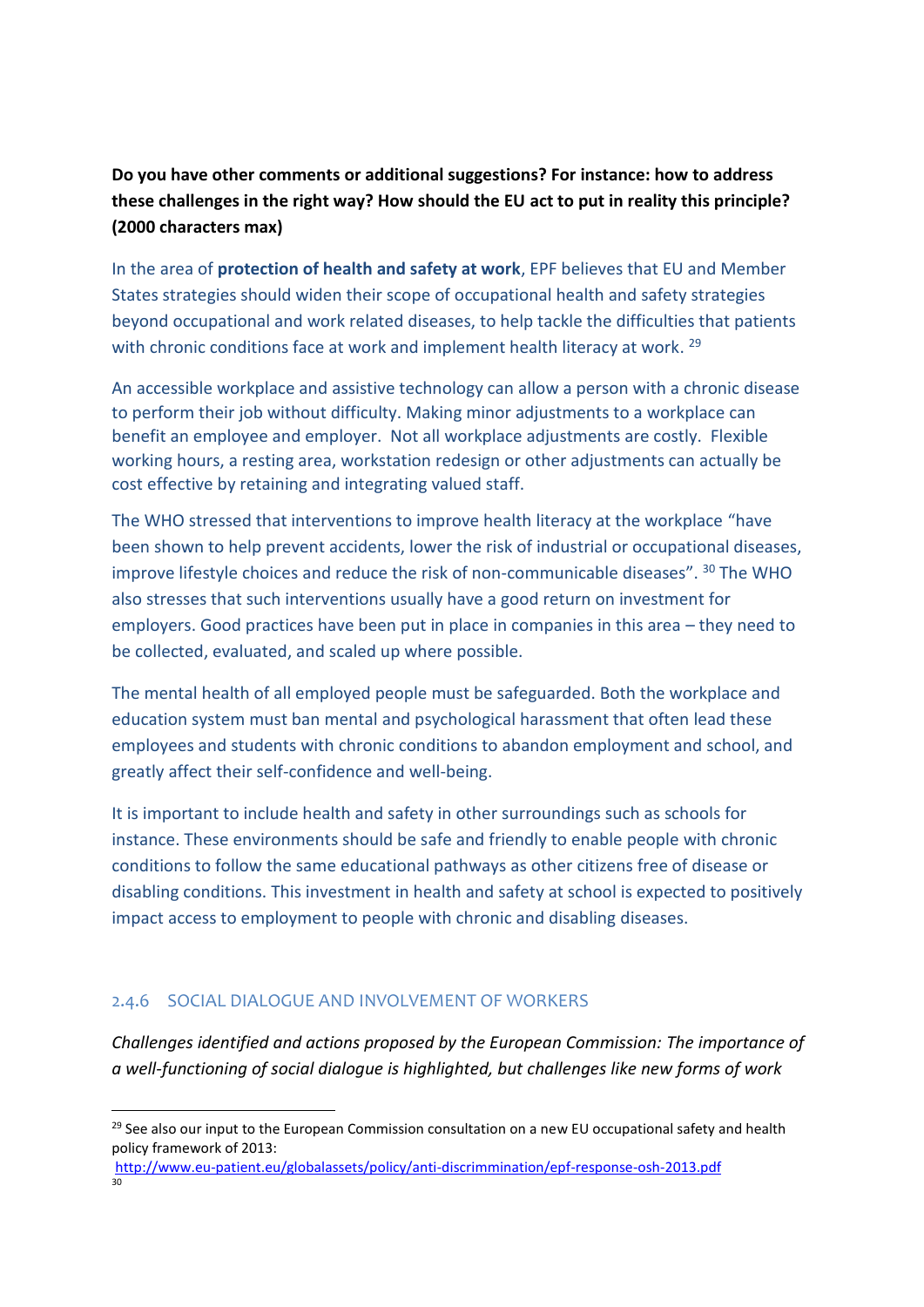*and decrease of representativeness of social partnership are acknowledged, and make consultation and information of workers more complex*.

*Principles proposed: Social partners shall be consulted in the design and implementation of employment and social policies. Information and consultation should be possible for all workers.*

|                                   | I strongly | agree | I disagree | I strongly |
|-----------------------------------|------------|-------|------------|------------|
|                                   | agree      |       |            | disagree   |
| Do you agree with the             |            | ↗     |            |            |
| challenges described?             |            |       |            |            |
| Is the principle addressing these |            | ⋏     |            |            |
| challenges in the right way?      |            |       |            |            |
| Should the EU act to put in       |            |       |            |            |
| reality this principle?           |            |       |            |            |

**Do you have other comments or additional suggestions? For instance: how to address these challenges in the right way? How should the EU act to put in reality this principle? (2000 characters max)** While EPF does not have specific expertise as regards social dialogue, EPF believes that patient and/or patient organisations have an essential role to play in developing and implementing initiatives to promote and improve health and safety at work at all levels (EU, national, regional, local and also in the workplace). Involving meaningfully social partners and stakeholders from the development stage will help ensure ownership of the policies and initiatives developed under the social rights Pillar.

#### <span id="page-19-0"></span>2.4.7 INTEGRATED SOCIAL BENEFITS AND SERVICES

*Challenges identified and actions proposed by the European Commission: The multiplicity of benefits make it difficult for people to access the support they need, the European Commission identifies that alignment between social benefits, active support and social services is needed to solve this.*

*The principle proposed is that:" Social protection benefits and services shall be integrated to the extent possible in order to strengthen the consistency and effectiveness of these measures and support social and labour market integration."*

|                                   | I strongly<br>agree | agree | I disagree | I strongly<br>disagree |
|-----------------------------------|---------------------|-------|------------|------------------------|
| Do you agree with the             |                     |       |            |                        |
| challenges described?             |                     |       |            |                        |
| Is the principle addressing these |                     |       |            |                        |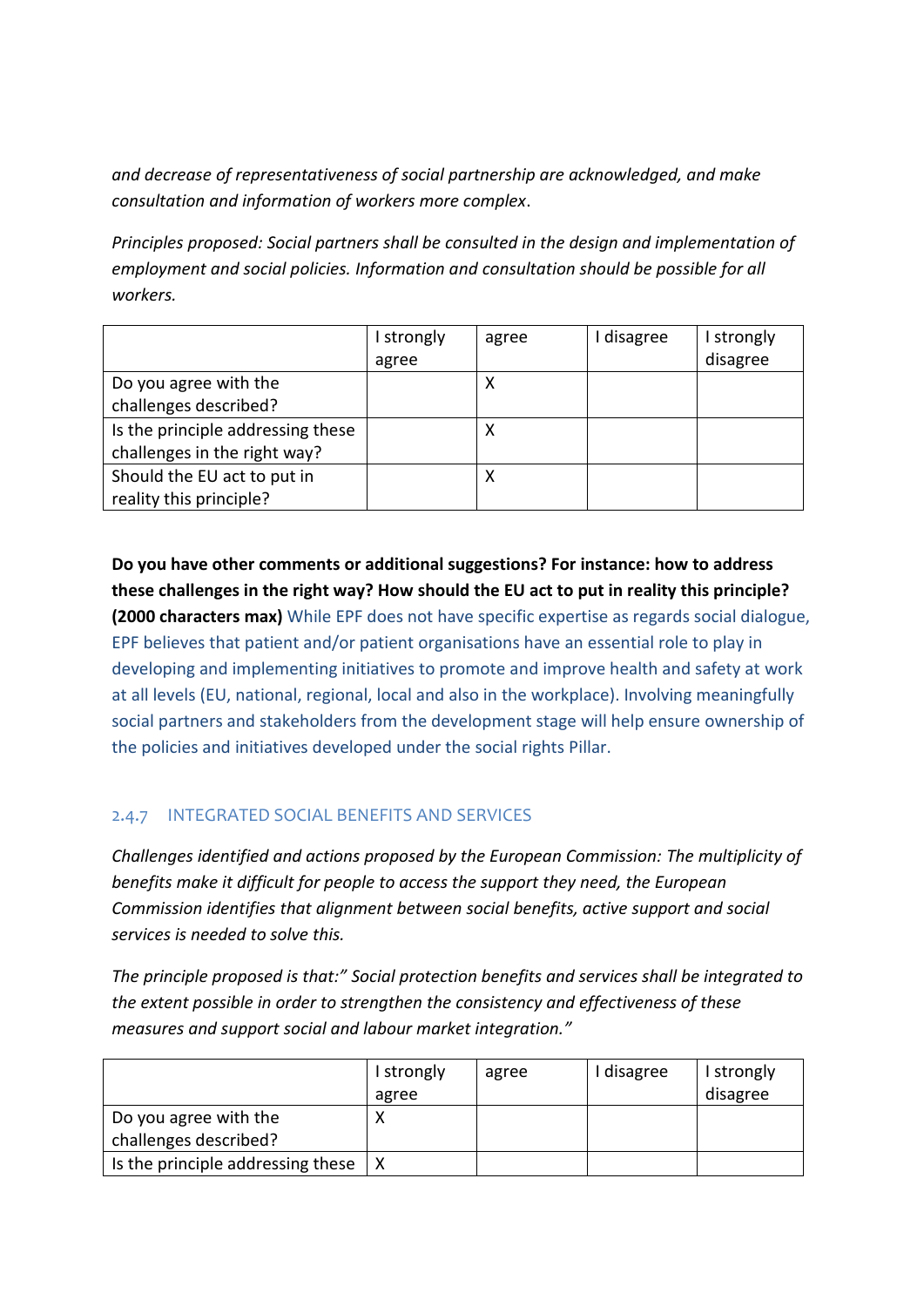| challenges in the right way? |  |  |
|------------------------------|--|--|
| Should the EU act to put in  |  |  |
| reality this principle?      |  |  |

**Do you have other comments or additional suggestions? For instance: how to address these challenges in the right way? How should the EU act to put in reality this principle? (2000 characters max)**

Patients and their carers often face difficulties in accessing essential social benefits and social services. These are crucial to improve patients' care, well-being and autonomy. They are not always available in all Member States, may not function well or respond to the needs of patients. Patients indicate that improved information about social services and benefits is strongly needed.

A key barrier is the lack of integration between social and health services, as the two sectors often work in silo and are not communicating. The result of organisational and financial fragmentation is that patients need to spend significant time and energy navigating the system just to know the support they are entitled to and how these services can be accessed.

Patients may be vulnerable to financial difficulties or poverty due to the impact of their illness on their ability to work. Alongside improvements in access and retention of employment, social benefits are a crucial part of the equation to prevent economic vulnerability of patients.

Employees with specific needs due to their state of health must not lose out on social benefits necessary for their conditions when taking up a job.

The EU should encourage countries to invest in providing quality social services and benefits through the European Semester process. Patients should be supported to have a decent standard of living when they cannot work or can only work part time due to their conditions.

Integrated health and social care should become the norm, to improve the quality of care provided to patients, their quality of life, and efficiency gains for the system via the maximisation of resources and optimisation of care pathways.

The EU should also encourage, notably through provision of research funding, innovation in a wider sense, encompassing "low tech" social, process and systems innovation in the area of social services and for more effective linking of health and social services.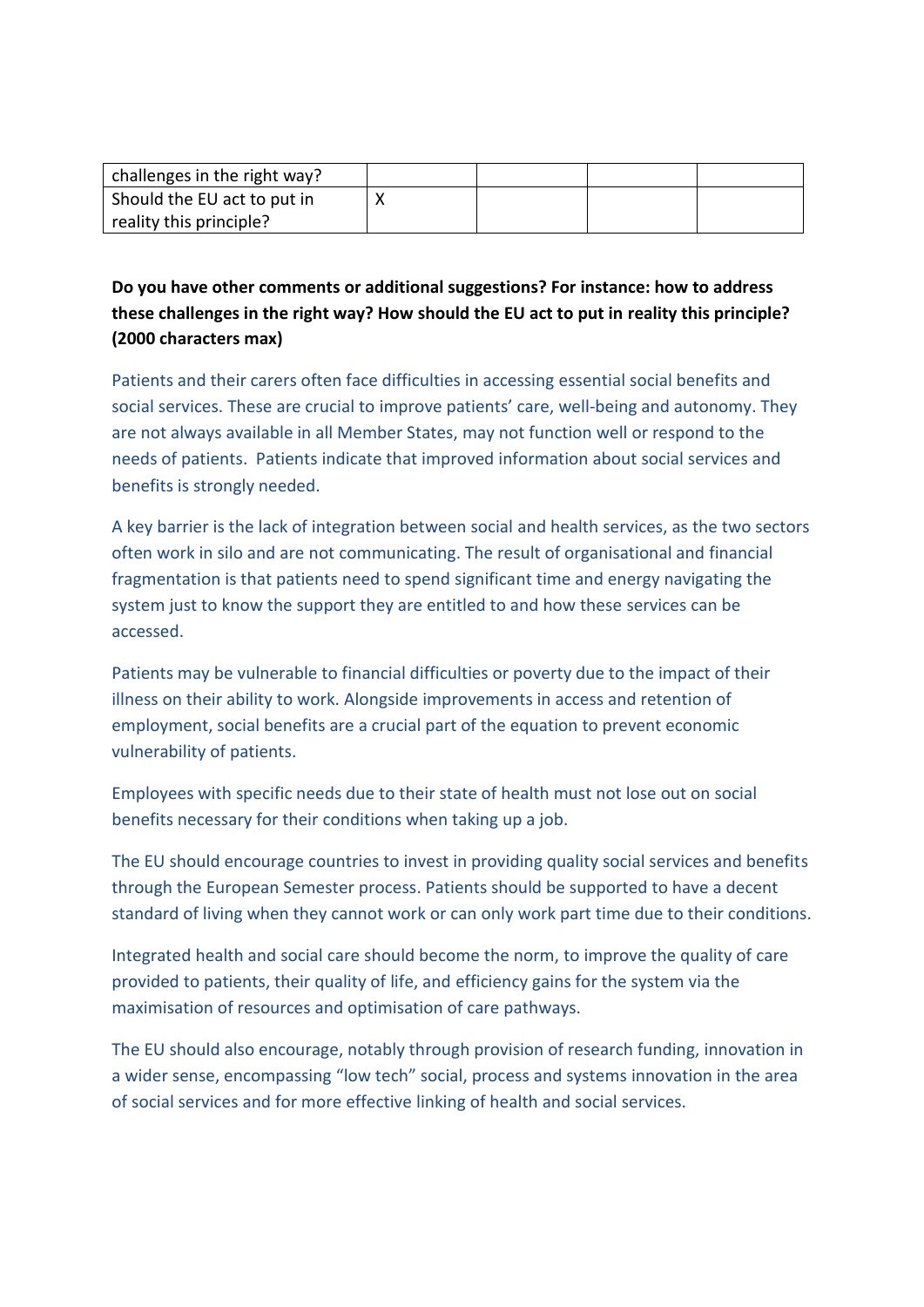#### <span id="page-21-0"></span>2.4.8 HEALTH CARE AND SICKNESS BENEFITS

*Challenges identified and actions proposed by the European Commission (full text):* "*Population ageing and the high costs of treatments are putting increased pressure on the financial sustainability of health systems and the ability to provide adequate healthcare for all. High cost of treatment relative to income, or too long waiting periods have been shown to be key determinants in the inability to access medical care. Ensuring universal access to high quality care while guaranteeing the financial sustainability of health systems, encouraging the cost-effective provision of care, and encouraging health promotion and disease prevention requires increased efforts in improving the resilience, efficiency and effectiveness of health systems, and can improve the ability of healthcare systems to cope with the challenges. Providing universal access to healthcare and addressing health inequalities will reinforce social cohesion and improve economic outcomes.*

*Arrangements for sickness benefits and/or paid sick leave vary considerably in what concerns waiting days, duration, replacement levels and control mechanisms. Securing an adequate minimum replacement level of sickness benefits and encouraging rehabilitation and reintegration while, simultaneously, maintaining the financial sustainability of such schemes remains a challenge."*

*The principles proposed are that:*

- *Everyone shall have timely access to good quality preventive and curative health care, and the need for healthcare shall not lead to poverty or financial strain.*
- *Healthcare systems shall encourage the cost-effective provision of care, while strengthening health promotion and disease prevention, in order to improve the resilience of healthcare systems and their financial sustainability.*
- *All workers, regardless of contract type, shall be ensured adequately paid sick leave during periods of illness; the participation of the self-employed in insurance schemes shall be encouraged. Effective reintegration and rehabilitation for a quick return to work shall be encouraged.*

|                               | strongly | agree | I disagree | I strongly |
|-------------------------------|----------|-------|------------|------------|
|                               | agree    |       |            | disagree   |
| Do you agree with the         |          | Χ     |            |            |
| challenges described?         |          |       |            |            |
| Are the principles addressing |          | χ     |            |            |
| these challenges in the right |          |       |            |            |
| way?                          |          |       |            |            |
| Should the EU act to put in   | х        |       |            |            |
| reality these principles?     |          |       |            |            |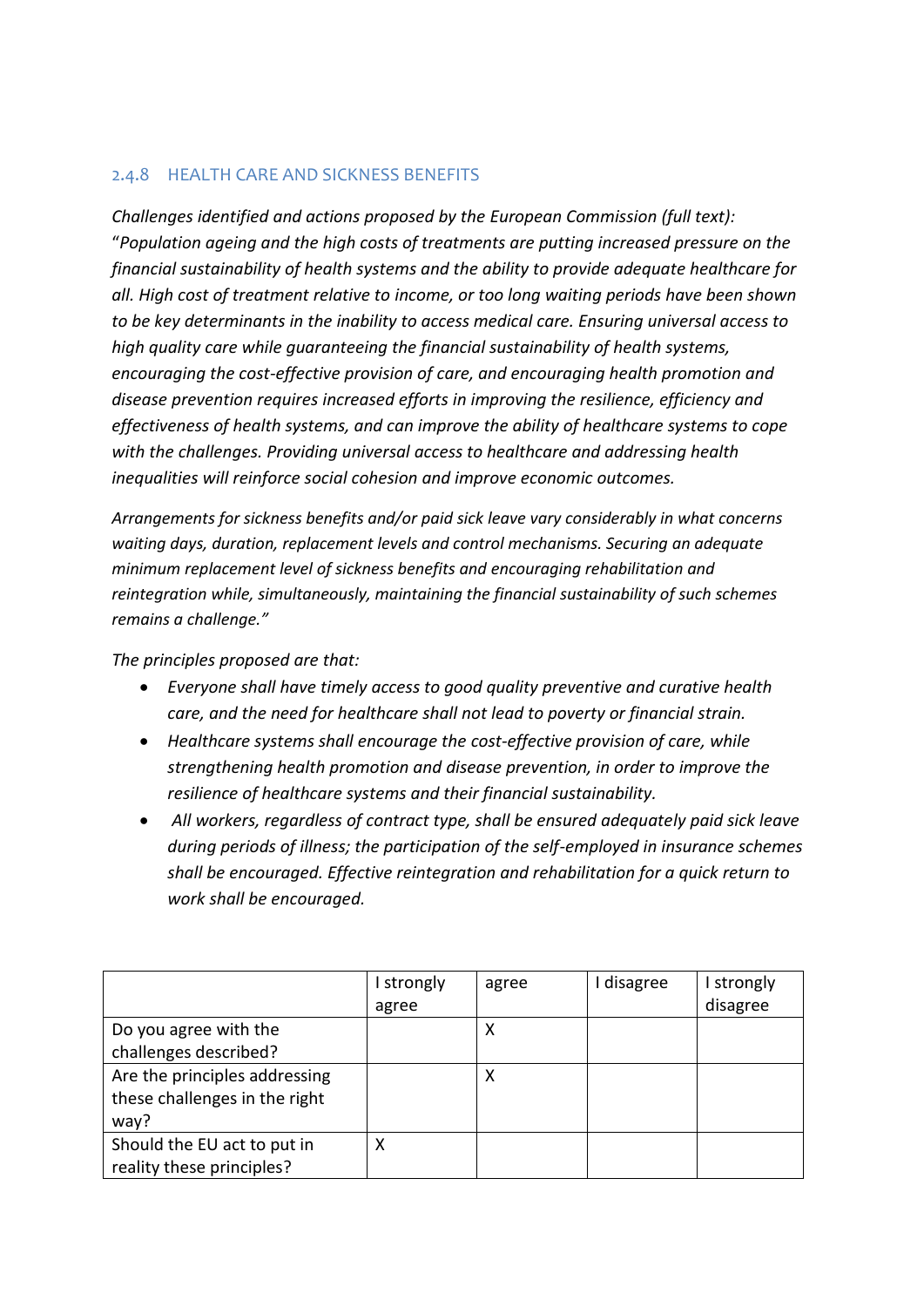**Do you have other comments or additional suggestions? For instance: how to address these challenges in the right way? How should the EU act to put in reality this principle? (2000 characters max)**

The draft pillar has neglected to address the challenge of the increasing prevalence of chronic diseases linked with demographic ageing. This requires actions beyond prevention as provision of care also needs to adapt. Though some chronic diseases are to some extent preventable, many are not. For diseases that are preventable, multiple factors come into play that patients cannot always control. Patient centred healthcare models need to be applied as they are increasingly proven to be more cost effective and to increase patient satisfaction and to improve clinical outcomes. The benefits of these models are seen in terms of reducing avoidable hospitalisations, more effectively allocated healthcare resources, better quality care throughout the "patient journey," and better informed, motivated and empowered patients. Interventions such as peer support can be highly cost effective and help to keep conditions stable and reduce hospitalisation. Such intervention promoting self-management could reduce healthcare expenditure by 7%. <sup>31</sup>

Experience of patients show that universal access to healthcare is not yet a reality in the EU and should be a priority. In order to achieve it, we believe the EU and Member States should:

- Provide quality of care across the EU: to achieve this, health system performance assessments should be carried out involving patients, who as end users of healthcare services have an essential role to play in defining what quality of care is
- Commit to sustainable investment in health: Insufficient or inadequate investment in health is an issue in many EU countries, which often translates in health inequalities and poorer health outcomes for the population
- Encourage affordability of healthcare products and services for patients
- Implementing access to a holistic range of health and social services for patients according to their needs
- End discrimination and stigma that various groups in the population face when it comes to access and provisions of healthcare: Universal health coverage means that all the people in the EU should have access to healthcare<sup>32</sup>

<sup>31</sup> [The Business Case for People Powered Health. Nesta, London,UK; 2013

<sup>&</sup>lt;sup>32</sup> For more information[: http://www.eu-patient.eu/globalassets/policy/anti-discrimmination/epf-position](http://www.eu-patient.eu/globalassets/policy/anti-discrimmination/epf-position-discrimination-jan2015_final.pdf)[discrimination-jan2015\\_final.pdf](http://www.eu-patient.eu/globalassets/policy/anti-discrimmination/epf-position-discrimination-jan2015_final.pdf)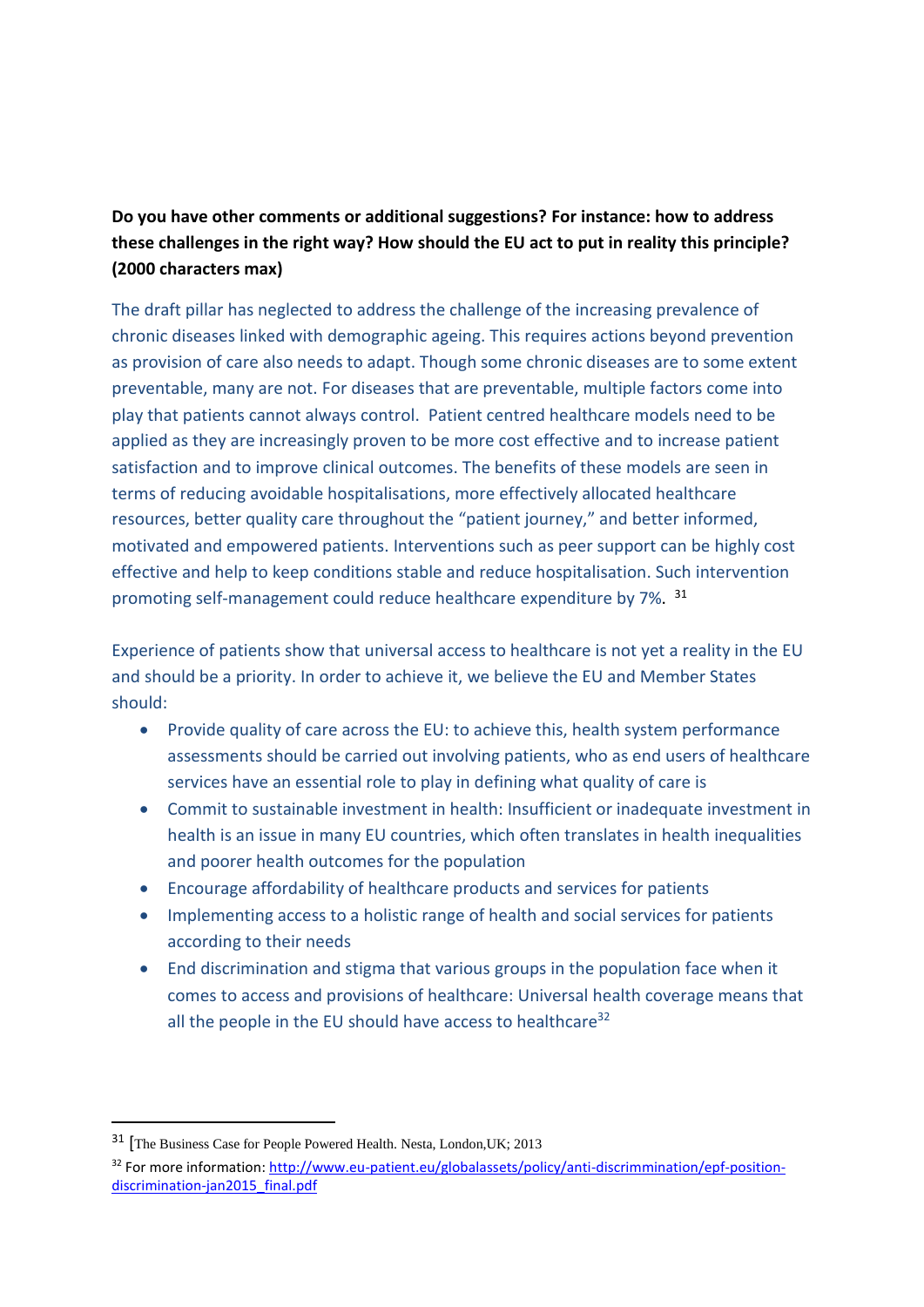#### <span id="page-23-0"></span>2.4.9 DISABILITY BENEFITS

*Challenges identified and actions proposed by the European Commission: The Commission acknowledges the increased risk of poverty and exclusion as a result of disability, and that the design of disability benefits can sometimes be a disincentive to work.*

*The principle proposed as a solution is that persons with disabilities shall be ensured enabling services and basic income security that allows them a decent standard of living. The conditions of benefit receipt shall not create barriers to employment.*

|                                   | strongly<br>agree | agree | I disagree | I strongly<br>disagree |
|-----------------------------------|-------------------|-------|------------|------------------------|
| Do you agree with the             |                   | х     |            |                        |
| challenges described?             |                   |       |            |                        |
| Is the principle addressing these |                   | ⋏     |            |                        |
| challenges in the right way?      |                   |       |            |                        |
| Should the EU act to put in       | х                 |       |            |                        |
| reality this principle?           |                   |       |            |                        |

**Do you have other comments or additional suggestions? For instance: how to address these challenges in the right way? How should the EU act to put in reality this principle? (2000 characters max)**

One of the challenges of disability benefits which is not mentioned by the European Commission is the lack of an EU framework and tools for the assessment of functionality. Chronic and long term conditions can lead to disability, yet depending of the definitions used in Member States, patients' entitlement to disability benefits vary widely. EPF recommends the development of a framework and tools to support Member States improving their functionality assessment systems, established with consultation of patients' organisations, to ensure there are no gaps in the integration of chronic diseases that generate disabilities. These systems need to be flexible and comprehensive enough to take into account the global social disability of complex and debilitating diseases, which may not only generate physical and cognitive impairments but can also be highly socially disabling, due to the complexity of both the disease and the care pathway.

Functionality/incapacity should be properly assessed and supported with adequate compensation measures.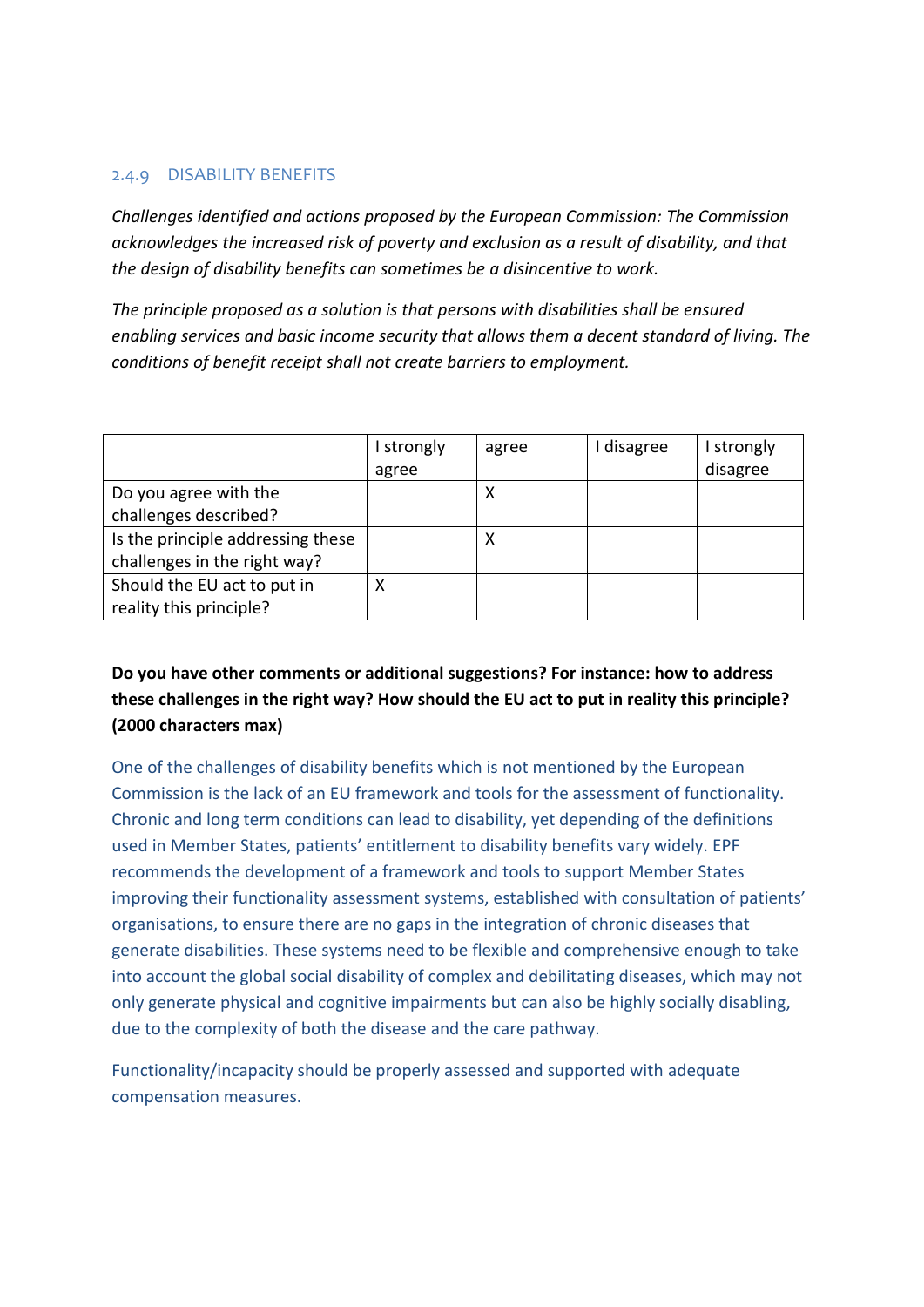Additionally, the access to disability benefits shall not create barriers to employment and employees with specific needs due to their state of health should not lose out on social benefits necessary for their conditions when taking up a job.

#### <span id="page-24-0"></span>2.4.10 LONG-TERM CARE

*Challenges identified and actions proposed by the European Commission: Due to demographic change and other societal changes, demand for long term care is increasing, and family carers are often left to fill the gap. Home based care is under-developed. Improving access to long term care while ensuring sustainability is seen as the main objective.*

*Principles:*

- *Access to quality and affordable long-term care services, including home-based care, provided by adequately qualified professionals shall be ensured*
- *The provision and financing of long-term care services shall be strengthened and improved in order to ensure access to adequate care in a financially sustainable way.*

|                                   | I strongly | agree | I disagree | I strongly |
|-----------------------------------|------------|-------|------------|------------|
|                                   | agree      |       |            | disagree   |
| Do you agree with the             | х          |       |            |            |
| challenges described?             |            |       |            |            |
| Is the principle addressing these |            | ⋏     |            |            |
| challenges in the right way?      |            |       |            |            |
| Should the EU act to put in       | л          |       |            |            |
| reality this principle?           |            |       |            |            |

## **Do you have other comments or additional suggestions? For instance: how to address these challenges in the right way? How should the EU act to put in reality this principle? (2000 characters max)**

While the role of family carers is acknowledged in the outline of the pillars, the principles proposed do not address the need to put in place more support for them. Long-term care could benefit from an official recognition of carers who often need respite care themselves. We refer to our response point 2.4.3 for actions that need to be taken in this area. While it is important to develop professional home based care and long term care, it is equally important to recognise the family carer role in care provision and support them in undertaking this role.

Although physical or intellectual impairments often require long-term care, other less disabling health conditions can also require long-term care. Access to employment should not deprive those in need from requiring and accessing long-term care support.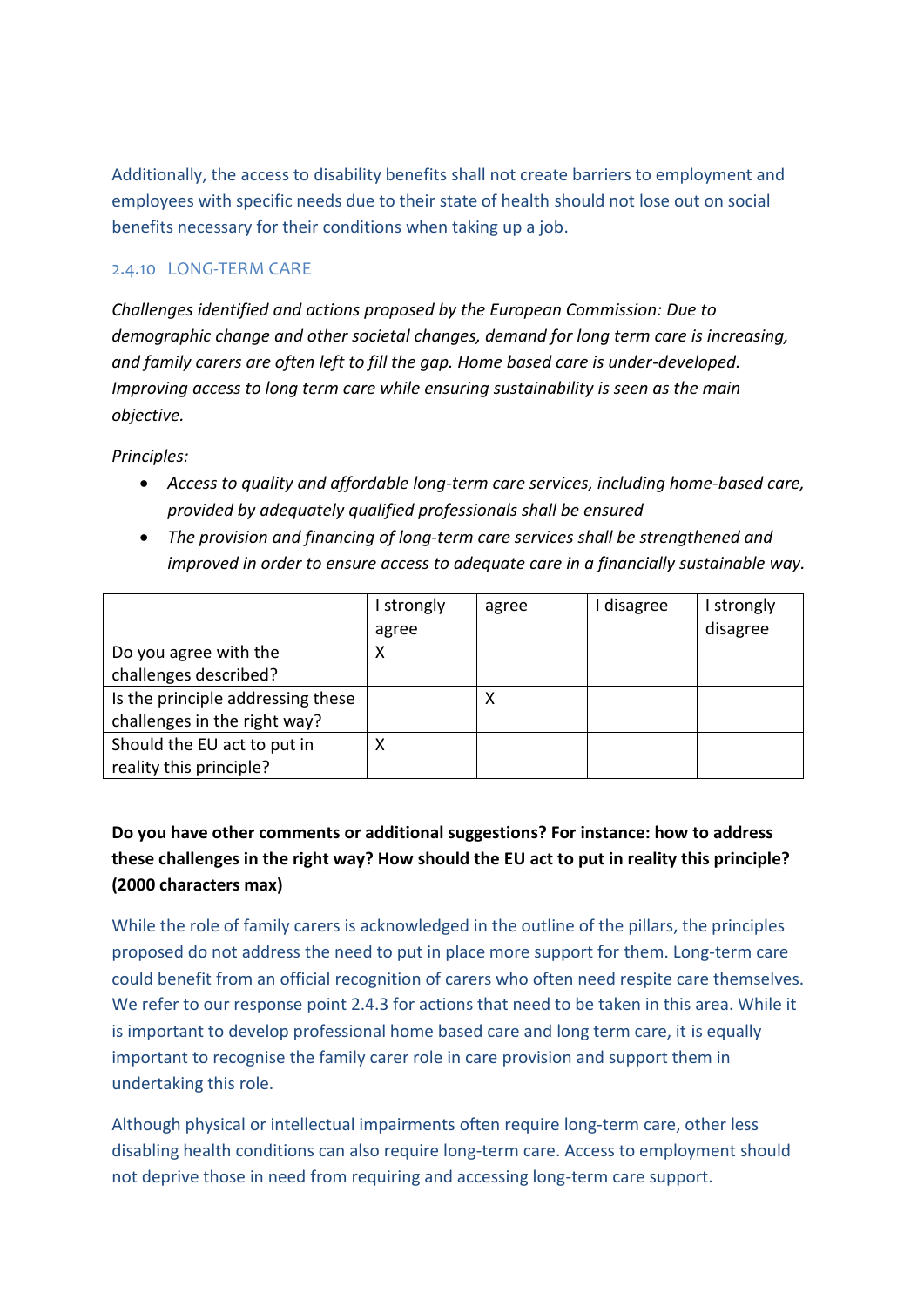In order to fulfil the principles proposed in a patient centred way, Member States should ensure patients have access to health and social care solutions that meet their needs and preference. In particular, older patients who wish to remain at home should have access to home care solutions and support. Easily accessible and affordable care homes should be an integral part of the community rather than large scale institutions.

In order to ensure quality in long term care, it is important to implement key rights of older people, including right to autonomy and to dignity. A key instrument which could be leveraged in this area is the European Charter of rights and responsibilities of older people in need of long-term care and assistance.<sup>33</sup> The EU and Member States should support and assess implementation of this charter. Since 2011, EPF has participated in the innovation partnership on active and healthy ageing, and carried out several activities with our members to gather knowledge on the needs of older patients. These specific needs, which we developed further in our position paper on rights and needs of older patients also need to be addressed in the provision of long term care.<sup>34</sup>

#### <span id="page-25-0"></span>2.4.11 CHILDCARE

*Challenges identified and actions proposed by the European Commission: Access to childcare is important both for children's development and work-life balance, but there are issues of availability and affordability*

#### *Principles:*

- *Access to quality and affordable childcare services, provided by adequately qualified professionals, shall be ensured for all children.*
- b. *Measures shall be taken at an early stage and preventive approaches should be adopted to address child poverty, including specific measures to encourage attendance of children with disadvantages backgrounds.*

|                                   | I strongly | Agree | I disagree | strongly |
|-----------------------------------|------------|-------|------------|----------|
|                                   | agree      |       |            | disagree |
| Do you agree with the             |            | ⋏     |            |          |
| challenges described?             |            |       |            |          |
| Is the principle addressing these | х          |       |            |          |
| challenges in the right way?      |            |       |            |          |
| Should the EU act to put in       |            |       |            |          |
| reality this principle?           |            |       |            |          |

<sup>33</sup> http://www.age-platform.eu/images/stories/22204 AGE charte europeenne EN\_v4.pdf

<sup>&</sup>lt;sup>34</sup> http://www.eu-patient.eu/globalassets/policy/ageing/epf\_position-paper\_older-patients\_jan14.pdf